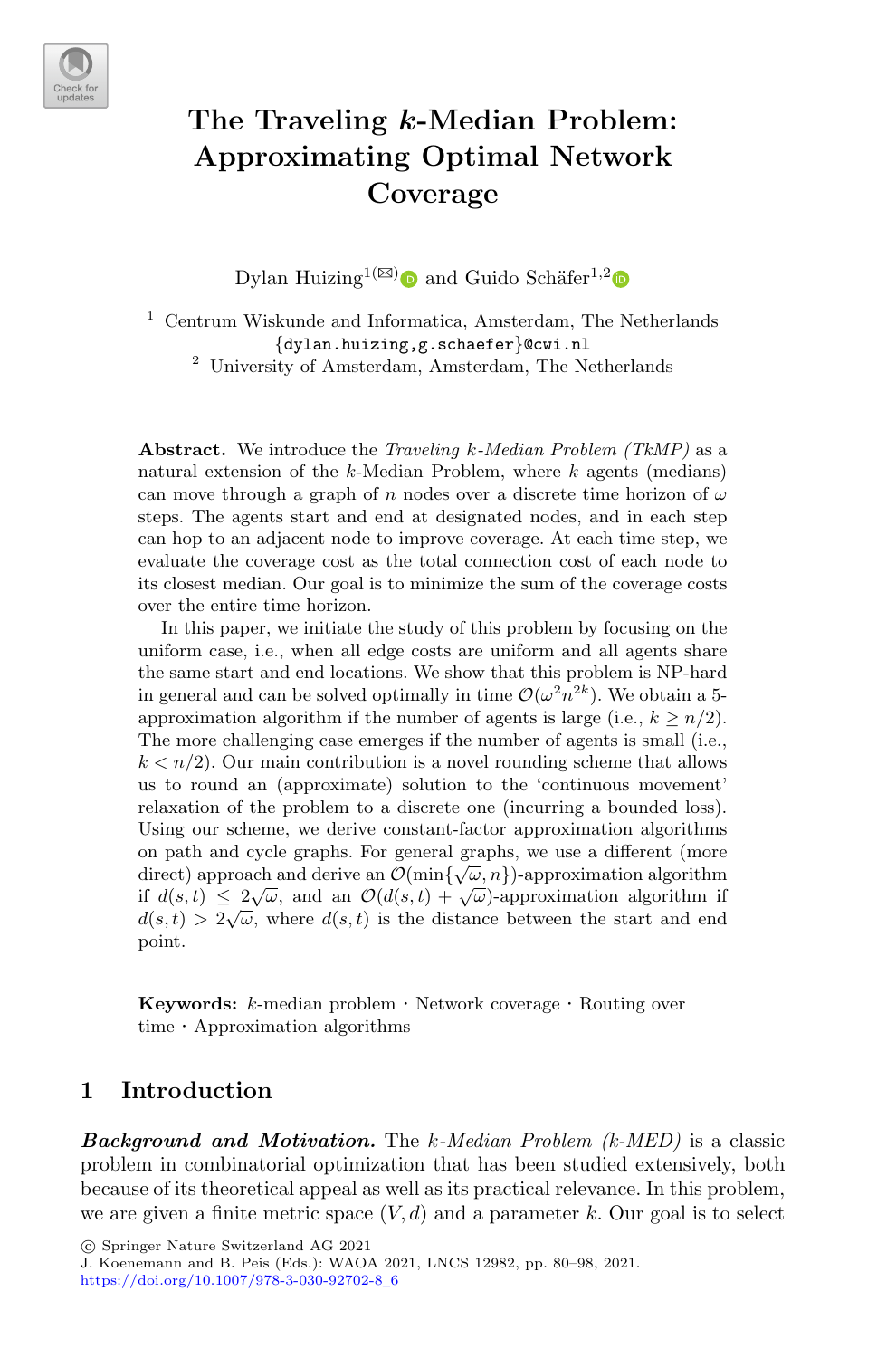k points (called *medians*) such that the sum of the connection costs with respect to d from each node  $u \in V$  to its nearest median is minimized.

In this paper, we consider the following natural extension of the k-Median Problem, which we term the *Traveling* k*-Median Problem (TkMP)*: Suppose we are given a fixed time horizon  $T = \{0, \ldots, \omega\}$  and a set  $A = \{1, \ldots, k\}$  of k medians (called *agents* in this context) which can move through the graph  $G = (V, E)$  in discrete steps. Each agent  $a \in A$  starts at time  $\tau = 0$  at a designated start node  $s_a \in V$ , and ends at time  $\tau = \omega$  at a designated end node  $t_a \in V$ . In each time step, an agent may either hop from her current location  $u \in V$  to an adjacent node  $v \in V$ , or simply stay at u. Our goal is to determine a set of  $k$  walks (one for each agent) such that the total coverage costs (summed over all time steps) is minimized. Here, the *coverage cost* at time  $\tau$  is defined the same way as in the k-Median Problem (with respect to the locations of the agents at time  $\tau$ ).

Intuitively, in the Traveling k-Median Problem one wants to distribute the agents over the graph such that they guarantee a low coverage cost, ideally positioning them at the optimal k-median locations. However, in many real-life applications we cannot simply assume that the agents can be 'teleported' to their ideal locations. Instead, the agents might have to move there over time, which in turn influences the achievable coverage. Assuming that the time horizon is fixed adds some new characteristics to the problem which are relevant to several applications in emergency logistics. For example, the agents might correspond to an 'emergency fleet' (e.g., police patrol force, emergency medical coverages, railway emergency responders) that one needs to schedule to provide a good emergency response time over a pre-specified time horizon. In fact, we arrived at the Traveling k-Median Problem introduced in this paper through our (more applied) investigations in the domain of emergency logistics; more specifically, the Traveling k-Median Problem considered here is a stylized variant of the so-called *Median Routing Problem* studied in [\[12\]](#page-18-0).

*Our Contributions.* In this paper, we initiate the study of the Traveling k-Median Problem (TkMP) by focusing on the uniform case (referred to as U-TkMP), i.e., when all edge costs are uniform and all agents start from the same start location and end at the same end location. Our main contributions are as follows:

- (1) We first argue that even U-TkMP is NP-hard in general by a simple reduction from the Set Cover Problem. We then show that the problem can be solved optimally in  $\mathcal{O}(\omega^2 n^{2k})$  time. (These results are presented in Sect. [3.](#page-4-0))
- (2) We derive a 5-approximation algorithm for U-TkMP if the number of agents is large, i.e.,  $k \geq n/2$ . This allows us to assume  $k \leq n/2$  in the remainder. Basically, the idea here is to let each agent take care of an edge in a maximum matching of the underlying graph. (These results are given in Sect. [3\)](#page-4-0).
- (3) We introduce a novel way of approximating U-TkMP by rounding an (approximate) solution to a 'continuous movement' relaxation of the problem to a discrete solution, thereby incurring a bounded loss in the approximation factor. (This Rounding Theorem is presented in Sect. [4\)](#page-6-0).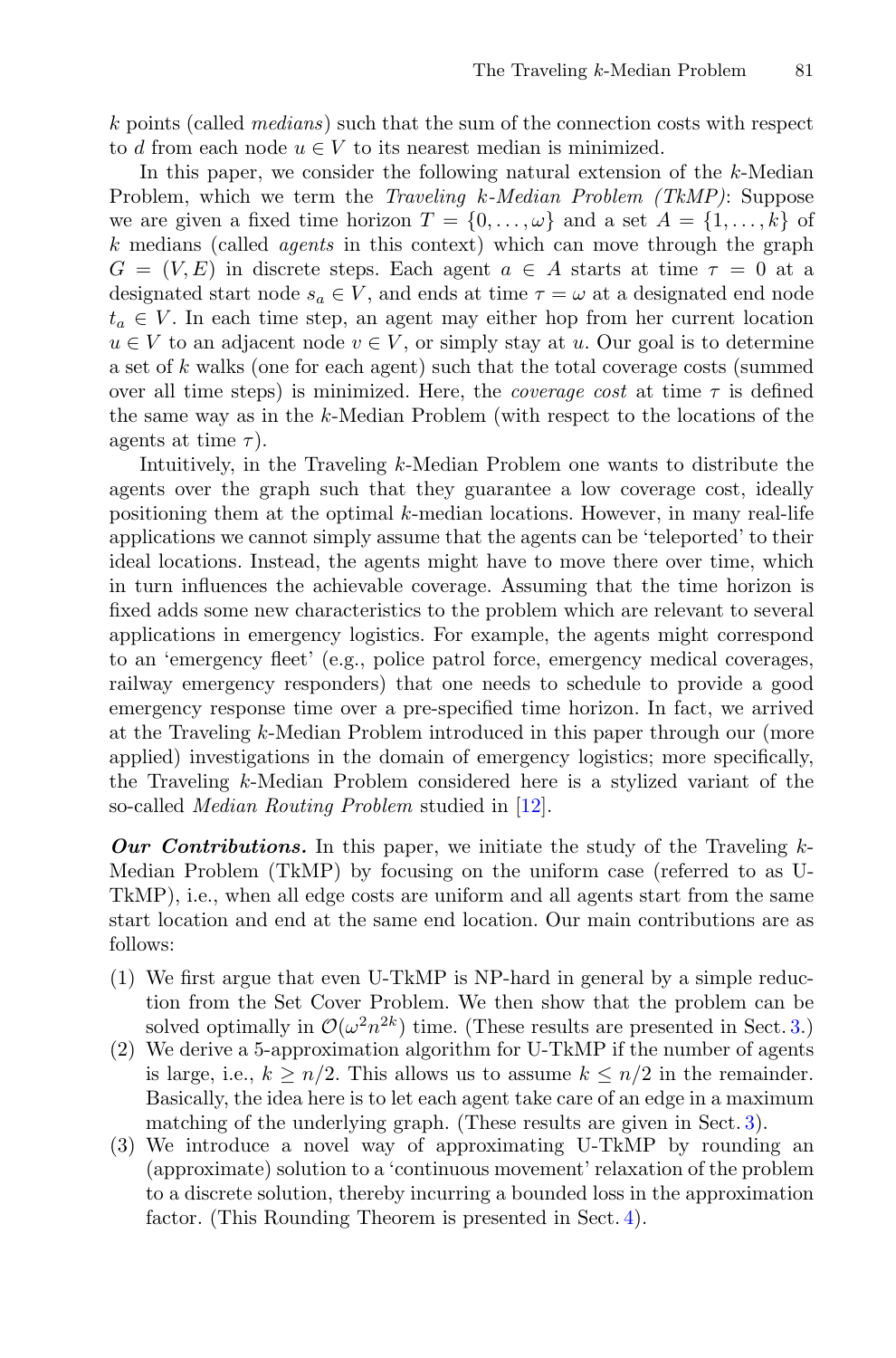- (4) We use this Rounding Theorem to derive 10-approximation algorithms for U-TkMP on path graphs and cycle graphs. (These results are given in Sect. [5\)](#page-9-0).
- (5) Finally, for U-TkMP on general graphs we obtain the following results: If the shortest path distance  $d(s, t)$  between s and t satisfies  $d(s, t) \leq 2\sqrt{\omega}$ , then we obtain an  $\mathcal{O}(\min\{\sqrt{\omega},n\})$ -approximation algorithm. If  $d(s,t) >$  $2\sqrt{\omega}$ , we instead have an  $\mathcal{O}(d(s,t)+\sqrt{\omega})$ -approximation algorithm. This is useful for those graph topologies for which we do not yet know how to solve or approximate their continuous counterparts. (These results are given in Sect. [6\)](#page-12-0).

*Related Work.* To the best of our knowledge, the Traveling k-Median Problem introduced in this paper has not been studied in the literature before. The following are the key distinguishing features of TkMP with respect to other problems considered in the literature: (i) We consider a fixed time horizon and all agents have to start and end at designated nodes; in particular, this restricts the walks that can be chosen by each median. (ii) The coverage cost accounts for the total connection cost of each node to its closest median (k-MED-objective). However, there are several other optimization problems that are related to TkMP. Below is a partial list of related problems.

At the core of TkMP lies the k-Median Problem which has been studied extensively in the literature. The metric problem introduced above was first shown to be NP-hard by Kariv and Hakimi [\[15\]](#page-18-1). The more general variant of the problem where the connection cost is non-negative and symmetric (but does not necessarily satisfy the triangle inequality) was first shown to be APX-hard by Lin and Vitter [\[18](#page-18-2)]. On the positive side, the problem is polynomial time solvable on trees [\[15](#page-18-1),[21\]](#page-18-3) and there exists a polynomial-time approximation scheme if  $(V, d)$ constitutes a Euclidean space [\[1\]](#page-17-0). The current best approximation algorithm for the problem achieves an approximation ratio of  $\alpha = 2.675 + \varepsilon$  [\[4](#page-17-1)]. In terms of negative results, the current best lower bound is the  $(1+2/e)$ -inapproximability result by Guha and Khuller [\[9](#page-18-4)].

TkMP is also related to classic online problems such as the k*-Server Problem* [\[17](#page-18-5)] or, more generally, the *Metrical Task Systems* [\[3](#page-17-2)]. In the k-Server Problem [\[17](#page-18-5)], there are k servers that can move through a graph and have to serve a sequence of requests. Also here, the servers incur some movement costs (given by a metric). In each step a node is requested and a server has to move there. The main difference with respect to TkMP is that the time horizon is not limited and that there is no coverage cost. In Metrical Task Systems [\[3](#page-17-2)], an online algorithm starts at a designated node of a given graph and has to cover a sequence of tasks. Also here, the algorithm incurs some coverage cost and some movement cost (given by a metric) to serve a sequence of tasks. However, the coverage cost is given in terms of a non-negative cost incurred at the node in which the algorithm resides; this is different from TkMP, where the coverage cost accounts for the total connection cost of the nodes to the medians.

Dynamic facility location models are often on a strategic level [\[5\]](#page-17-3). Wesolowsky [\[23](#page-18-6)] extends several static facility location models, including k-MED, to a prob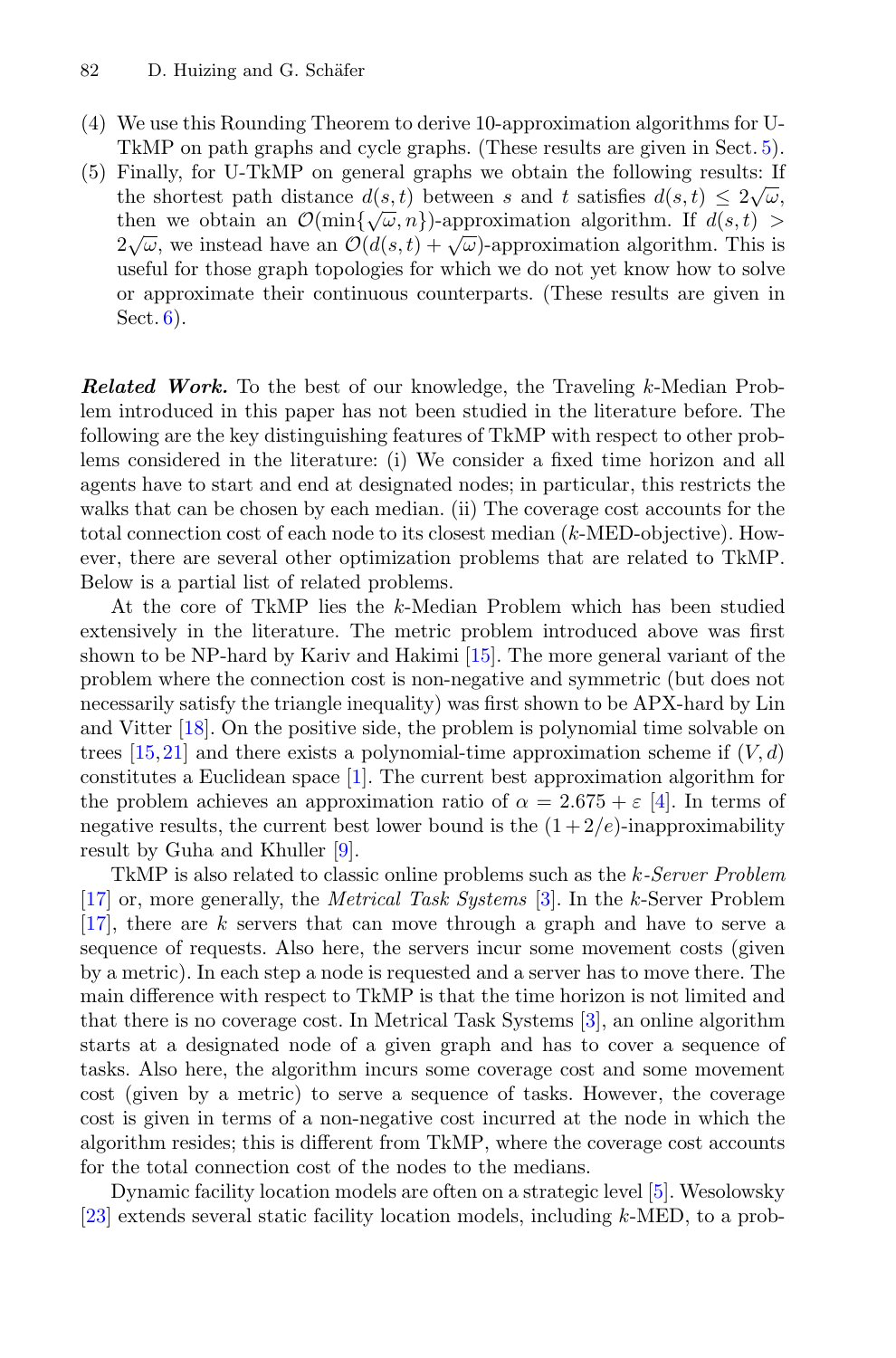lem where facility locations have to be chosen for several periods. If the facility locations differ from one period to the next, then a period-dependent cost is incurred, independent of how many facilities are relocated and how far.

Of the many dynamic facility location problems reviewed and classified by Farahani et al. in 2012 [\[5](#page-17-3)], none fits our setting of one configuration determining the decision space in the next time-step. Distance-dependent relocation costs appear to be less commonly discussed than time-dependent costs, but they are studied by Huang et al. [\[11](#page-18-7)] and Gendreau et al. [\[7](#page-17-4)]. Galvão and Santibanez-Gonzalez, instead, charge period-dependent costs for having a facility open [\[6\]](#page-17-5). Melo et al. consider a combination of facility opening, closing and maintenance costs, and costs of reallocating capacity between facilities [\[19\]](#page-18-8).

On a more operational level, ambulance relocation models seek to deploy an ambulance to a revealed emergency and relocate the rest for optimal response to the next emergency [\[8](#page-18-9),[13\]](#page-18-10). Even these operational models assume 'teleportation' from one steady-state configuration to the next. The same holds on the online level for the classical k-Server Problem [\[16](#page-18-11)]. Bertsimas and Van Ryzin coordinate vehicles over the Euclidean plane to minimize the completion time of dynamically revealed requests [\[2\]](#page-17-6).

From a game-theoretical standpoint, Hotelling [\[10\]](#page-18-12) discusses the *Ice-Cream Man Problem*, in which two competing ice cream vendors position themselves on the line to capture the largest portion for themselves. When moving to increase the portion of the line they cover, they surprisingly reach an equilibrium when their distance approaches zero. However, an equilibrium is no longer reached for three vendors [\[22](#page-18-13)].

### **2 Preliminaries**

In the *Traveling* k*-Median Problem* (TkMP), we are given a connected graph  $G = (V, E)$  with n nodes, a set  $A := \{1, \ldots, k\}$  of k agents, and a discrete time horizon  $T := \{0, \ldots, \omega\}$ . Each agent  $a \in A$  has their own start location  $s_a \in V$ , where they must be at time 0, and an end location  $t_a \in V$ , where they must be at time  $\omega$ . Between each time-step and the next, agents may stay where they are or 'hop' to adjacent nodes.

At each time-step, we evaluate how well 'spread' the agents currently are. A *configuration*  $\sigma = (\sigma_1, \ldots, \sigma_k) \in V^A$  specifies for each agent  $a \in A$  the node  $\sigma_a \in V$  at which a resides. Let  $d(u, v)$  denote the cost function for covering  $v \in V$  from  $u \in V$ . We assume that every node will be covered from its nearest median in  $\sigma$ , i.e., the cost of node v is  $D(\sigma, v) := \min_{a \in A} d(\sigma_a, v)$ , and the total cost of this configuration is  $D(\sigma) := \sum_{v \in V} D(\sigma, v)$ . We say that a configuration σ is *optimal* if it minimizes the total cost D(σ) (over all possible configurations).

A *feasible solution*  $\mu \in V^{A \times T} = (\mu^0, \dots, \mu^\omega)$  is a sequence of  $(T + 1)$  configurations, with  $\mu^0$  and  $\mu^{\omega}$  given by the start and end locations, respectively, and each configuration  $\mu^{\tau}$  being *adjacent* to the previous configuration  $\mu^{\tau-1}$  for every  $\tau \in \{1,\ldots,\omega\}$ . We say that  $\mu^{\tau}$  is adjacent to configuration  $\mu^{\tau-1}$  if for each agent  $a \in A$ , either  $\mu_a^{\tau-1} = \mu_a^{\tau} = u$  (agent a remains at node u), or  $\mu_a^{\tau-1} = u$ ,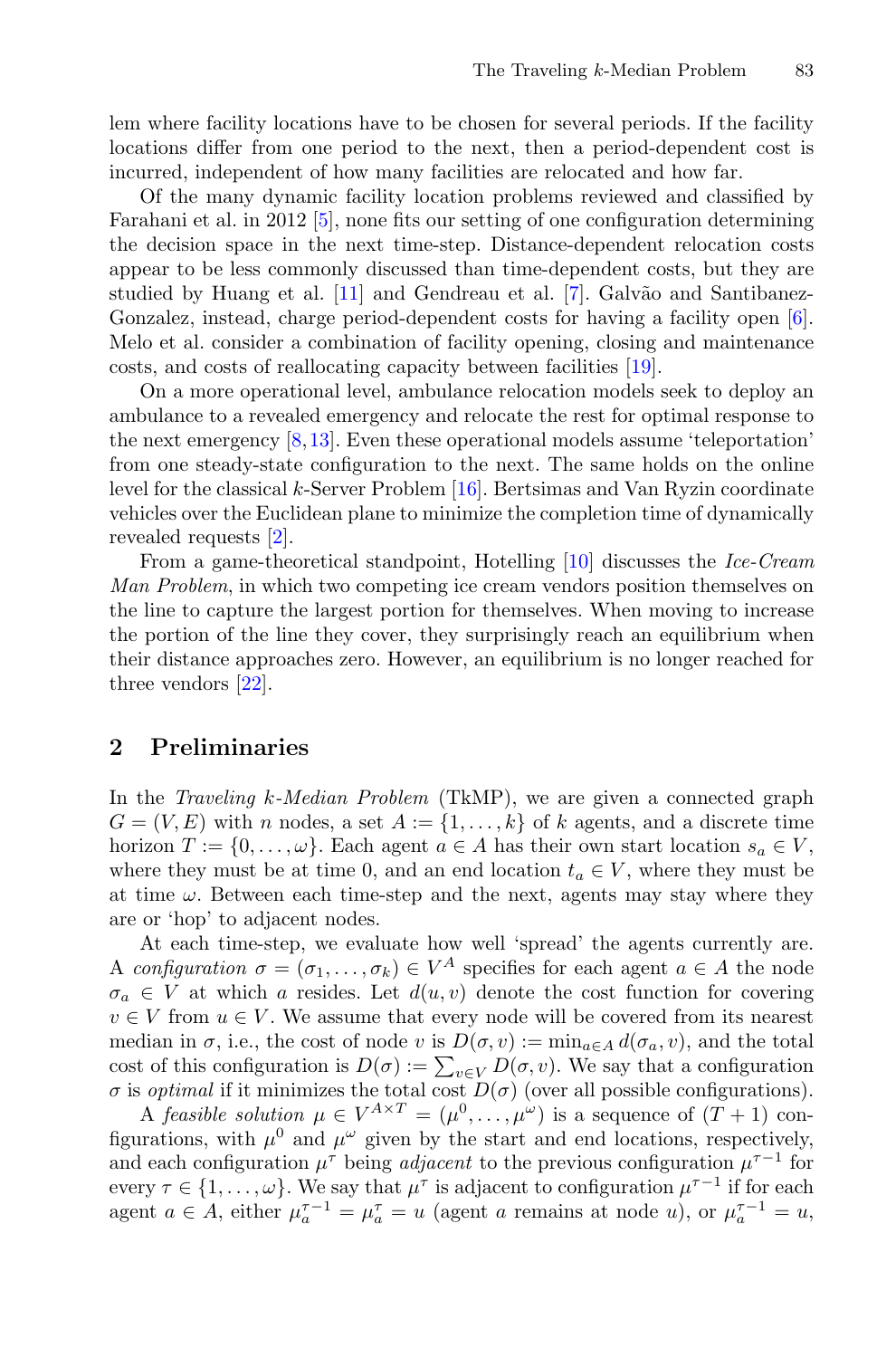$\mu_a^{\tau} = v$  and  $(u, v) \in E$  (agent a moves along edge  $(u, v)$  from u to v). For any feasible solution  $\mu$ , we define the cost as  $D(\mu) := \sum_{\tau=0}^{\omega} D(\mu^{\tau})$ . TkMP is the problem of finding a solution  $\mu$  with minimal  $D(\mu)$ .

Given a feasible solution  $\mu$ , we call the sequence  $(\mu_a^0, \dots, \mu_a^{\omega})$  of nodes visited by agent a also the *walk* of a. The cost of the walk of agent  $a \in A$  with respect to some fixed node v is defined as  $\sum_{\tau=0}^{\omega} D(\mu_a^{\tau}, v)$ .

In the *Uniform Traveling* k*-Median Problem* (U-TkMP), which is a special case of TkMP, we make the following three assumptions: (i)  $d$  is defined as the shortest path distance (with respect to the number of edges) induced by the underlying graph  $G$ , (ii) all agents start at the same node s, and (iii) all agents end at the same node t.

### <span id="page-4-0"></span>**3 Hardness and Bounds**

<span id="page-4-5"></span>In this section, we will derive some lemmas and observations that will serve as instrumental building blocks for the approximation algorithms in this paper. As a first result, it deserves mentioning that even U-TkMP is NP-hard.

**Theorem 1.** *U-TkMP and its generalization TkMP are NP-hard.*

*Proof.* This follows from a reduction from the Set Cover Problem. See Appendix [A.](#page-15-0)

<span id="page-4-4"></span>**Theorem 2.** *TkMP is solvable in*  $\mathcal{O}(\omega^2 n^{2k})$ *.* 

*Proof.* This follows from formulating a shortest path problem on a digraph with one node per agent configuration and time-step. See Appendix [A.](#page-15-0)

<span id="page-4-1"></span>However, if we want to determine a minimum cost walk of one agent with respect to a given node v, we can do this quite easily.

**Lemma 1.** *In U-TkMP, given any node* v and an agent  $a \in A$ , we can find a *minimum cost*  $(s, t)$ *-walk*  $\pi = (\pi^0, \dots, \pi^\omega)$  *of agent a with respect to v in*  $\mathcal{O}(n^4)$ *time.*

*Proof.* See Appendix [A.](#page-15-0)

<span id="page-4-3"></span>We now provide several bounds on performance and parameters.

**Lemma 2.** *Consider U-TkMP. Then an optimal configuration* σ<sup>∗</sup> *has cost at least*  $D(\sigma^*) \geq (n-k)$ *. Further, any feasible solution*  $\mu$  *has cost at least*  $D(\mu) \geq$  $(\omega + 1)D(\sigma^*) \geq (\omega + 1)(n - k).$ 

*Proof.* In any configuration  $\sigma$ , at most k nodes can be occupied. All other nodes account for at least a cost of 1, implying  $D(\sigma^*) \ge (n-k)$ . Because any solution  $\mu$  decomposes into  $(\omega + 1)$  feasible configurations,  $D(\mu) > (\omega + 1)D(\sigma^*)$ .  $\mu$  decomposes into  $(\omega + 1)$  feasible configurations,  $D(\mu) \geq (\omega + 1)D(\sigma^*)$ .

<span id="page-4-2"></span>**Theorem 3.** In U-TkMP, if  $k \geq n/2$ , we can find a 5-approximation in  $\mathcal{O}(n^5)$ *time.*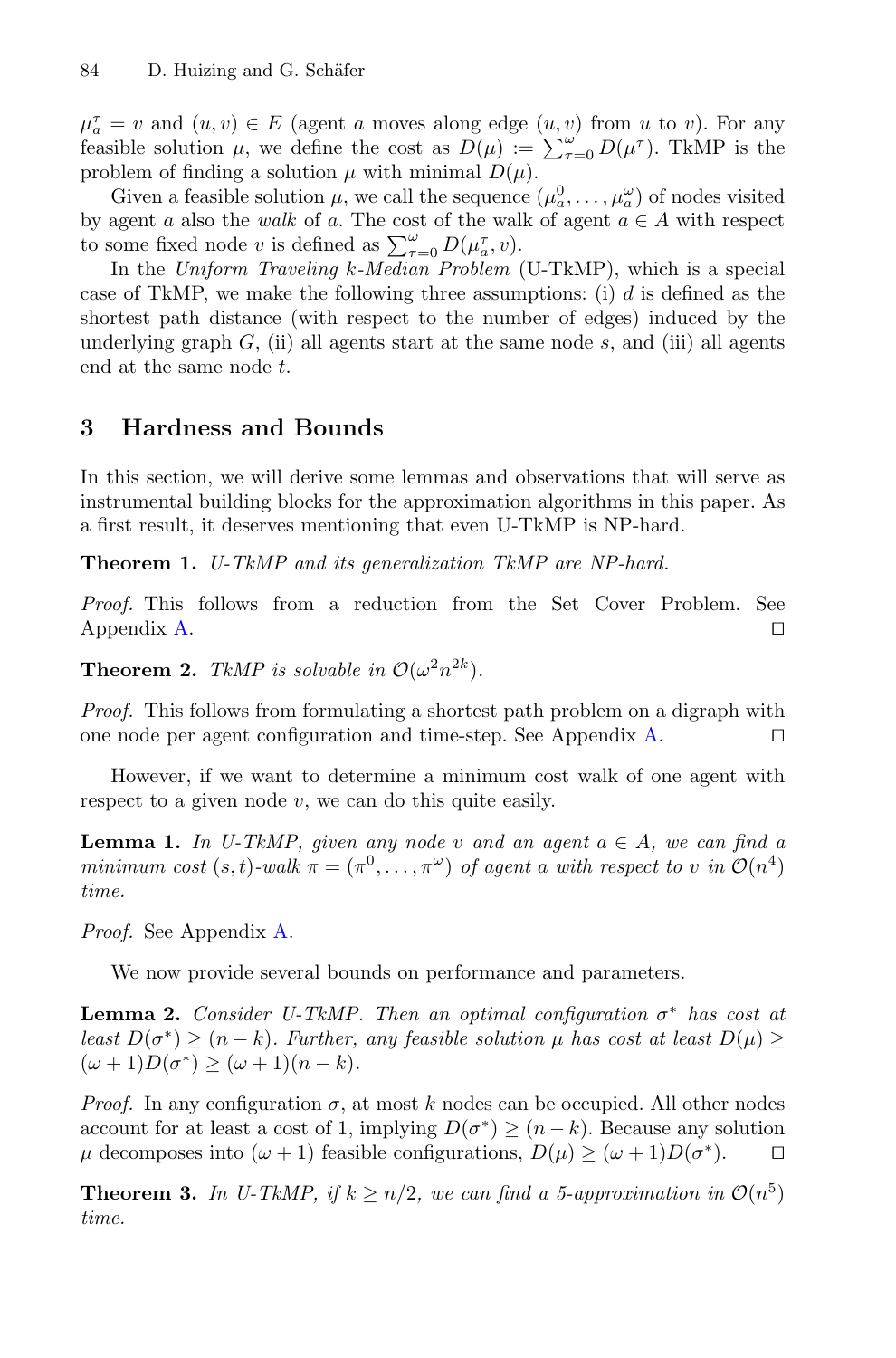*Proof.* We construct the approximate solution  $\mu$  as follows. Using a greedy  $\mathcal{O}(n^2)$ algorithm, find any (inclusion-wise) maximal matching on  $G$ . For every edge in this matching, assign an agent to one of its end points: we have enough agents to do this, because no matching can consist of more than  $n/2$  edges. Assign the remaining agents to  $t$ . For every agent, determine a minimum cost walk with respect to the assigned node by using Lemma [1](#page-4-1) (which requires at most  $\mathcal{O}(n^4)$  time). We need to determine at most  $n/2+1$  such walks, resulting in an algorithm that needs at most  $\mathcal{O}(n^5)$  time.

We can compare  $\mu$  to the hypothetical solution  $\mu^n$  where the number of available agents is n, and we assign each node its own agent. In  $\mu^n$ , we again send each agent over a walk that minimizes the total distance to their picked node. Note that  $D(\mu^n)$  is minimal, because every node that gets its own agent is served optimally.<sup>[1](#page-5-0)</sup> If node v is 'picked' by  $\mu$ , v contributes this same optimal amount to  $D(\mu)$ . If v is not 'picked', we show here that the cost increases by at most 4 per time-step.

Take any node  $v$  and time-step  $\tau$ , and let us examine the contribution of  $(v, \tau)$  to the cost function. Let a be the agent in  $\mu^n$  assigned to v. Let  $u \in V$  be the location of a at time  $\tau$ . In  $\mu$ , there may or may not be someone at u at time  $\tau$ . If there is, the request  $(v, \tau)$  has the same cost contribution to  $D(\mu)$  as to  $D(\mu^n)$ , remarking again that nodes with their own agent are served optimally. If not, there is a node  $u' \in V$  that was picked, at most 2 hops away from u; otherwise, the underlying matching would not be maximal. If the agent in  $\mu$ assigned to  $u'$  is still headed for it, that agent is at most 2 hops away from  $u'$ , because  $d(s, u') \leq d(s, u) + d(u, u') \leq \tau + 2$ . Similarly, if the agent is moving away from  $u'$  towards t, the agent is at most 2 hops away from  $u'$  because  $d(u',t) \leq d(u',u) + d(u,t) \leq (\omega - \tau) + 2$ . That is, there are only  $\omega - \tau$  hops left to get to t, and while this is no problem when  $d(u', t)$  is small, the agent will be pulled away by at most 2 hops if  $d(u', t)$  is large. So indeed, by having less agents then in  $\mu^n$ , each unpicked node v (at most  $n - k$ ) contributes at most 4 extra per time-step. Thus, if  $\mu^*$  is some optimal solution, then

$$
D(\mu) \le D(\mu^n) + 4(\omega + 1)(n - k) \le D(\mu^*) + 4(\omega + 1)(n - k) \le 5D(\mu^*).
$$

<span id="page-5-1"></span>As a result of Theorem [3,](#page-4-2) we will often assume in the remainder that  $k \leq n/2$ , which yields the following useful refinement of Lemma [2.](#page-4-3)

**Corollary 1.** *Consider U-TkMP and assume that*  $k \leq n/2$ *. Then an optimal configuration*  $\sigma^*$  *has cost at least*  $D(\sigma^*) \geq \frac{1}{2}n$ *. Further, any feasible solution* μ *has cost at least*  $D(\mu) \geq (\omega + 1)D(\sigma^*) \geq \frac{1}{2}(\omega + 1)n$ .

<span id="page-5-0"></span><sup>&</sup>lt;sup>1</sup> That is, for every node v, there exists an agent who, through Lemma [1,](#page-4-1) is always as nearby as possible, so far as the start and end conditions allow. While it may seem nontrivial which nodes this agent could give coverage to on the way to  $v$ , in fact those intermediate nodes have agents of their own serving them optimally, and the agent never has to cover anything else but  $v$ .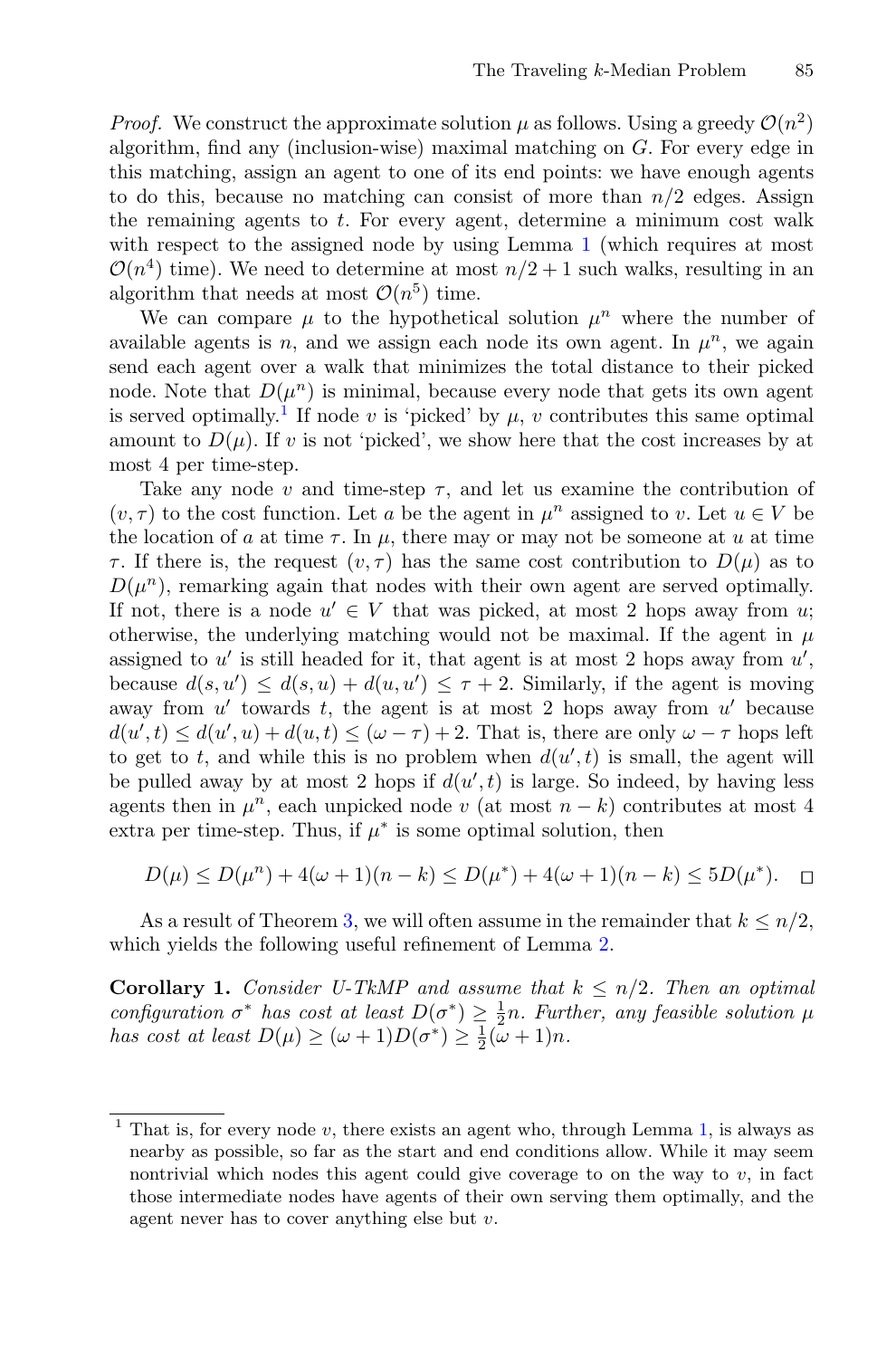<span id="page-6-2"></span>**Lemma 3.** *In U-TkMP, for any feasible solution*  $\mu$  *and time-steps*  $\tau_1$  *and*  $\tau_2$ *, we have*  $D(\mu^{\tau_2}) \leq D(\mu^{\tau_1}) + |\tau_2 - \tau_1|n$ .

*Proof.* For any  $v \in V$ , let a be the agent nearest to it in  $\mu^{\tau_1}$ . The contribution of v to  $D(\mu^{\tau_2})$  cannot exceed the distance of v to a, who cannot have moved more than  $|\tau_2 - \tau_1|$  hops away from their position in  $\mu^{\tau_1}$ .

<span id="page-6-1"></span>**Theorem 4.** *Suppose we have an* α*-approximation algorithm for* k*-MED that runs in*  $\mathcal{O}(k \text{med}(n))$  *time. In U-TkMP, if*  $k \leq n/2$  *and*  $\omega \geq 4n^2 + 2n$ *, we can find an*  $(\alpha + 1)$ *-approximation in*  $\mathcal{O}(k \cdot \text{med}(n) + n^5)$  *time.* 

The proof of Theorem  $4$  is given in Appendix [A.](#page-15-0) Note that this theorem helps us in the following way: instances with  $\omega > 4n^2 + 2n$  are 'easy', and we can assume in the remainder that  $\omega \le 4n^2 + 2n$ . This, in turn, means that algorithms with runtime depending on  $\omega$  (polynomially) can still be considered polynomial-time.

We also remark that by combining Theorem [2](#page-4-4) and Theorem [4,](#page-6-1) U-TkMP can be solved in  $\mathcal{O}(n^6)$  if there is only one agent.

### <span id="page-6-0"></span>**4 Rounding Continuous Graph Movement**

A related problem to U-TkMP is the *Continuous Uniform Traveling* k*-Median Problem* (CU-TkMP), which we can use to approximate U-TkMP. In CU-TkMP, the allowed positions for agents are not only the nodes, but also any point on the edges.

Technically, we define CU-TkMP as follows. Given an unweighted, undirected graph  $G = (V, E)$ , we construct its 'continuous version' as the following metric space  $(E, c)$ . Assuming an arbitrary orientation on the edges of E, we build E out of V and all points 'strictly on' edges:  $E := V \cup E \times (0, 1)$ , where a point  $((u, v), \theta) \in E \times (0, 1)$  represents the point that is on the oriented edge  $(u, v)$ , at a fraction  $\theta$  from u to v.

As for the distance metric  $c$ , we base it on a continuous version of the shortest path distance as follows. Take any  $x \in \overline{E}$  and  $y \in \overline{E}$ . If both are in V, then  $c(x, y) = d(x, y)$ , where d is the shortest path distance on G. If  $x \in V$  but  $y \notin V$ . let  $y = ((u, v), \theta)$ . Then  $c(x, y) = \min{\theta + d(u, x), 1 - \theta + d(v, x)}$ . We uphold an analogous definition if  $y \in V$  but  $x \notin V$ . Finally, if both points are not in V, let again  $y = ((u, v), \theta)$ . Then  $c(x, y) = \min{\theta + c(u, x), 1 - \theta + c(v, x)}$ .

Now, in CU-TkMP, we are again given  $k$  agents and a discrete time horizon  $\{0,\ldots,\omega\}$ . The agents must start at  $s \in V$  at time  $\tau = 0$  and must be at their end location  $t \in V$  at time  $\tau = \omega$ . If an agent is at position  $x \in E$  at time  $\tau$ , then at time  $\tau + 1$ , they may only be at a position  $y \in E$  with  $c(x, y) \leq 1$ . The continuous cost of a configuration  $\sigma \in \tilde{E}^A$  is not the discrete sum of distances to nodes, but the integrated distance to all points in  $\tilde{E}$ , i.e.,  $C(\sigma) := \int_{\tilde{E}} \min_{x \in C} c(x, y) dy$ . The continuous cost of a solution  $\nu \in \tilde{E}^{A \times T}$  is again the sum over time, i.e.,  $C(\nu) := \sum_{\tau \in T} C(\nu^{\tau}).$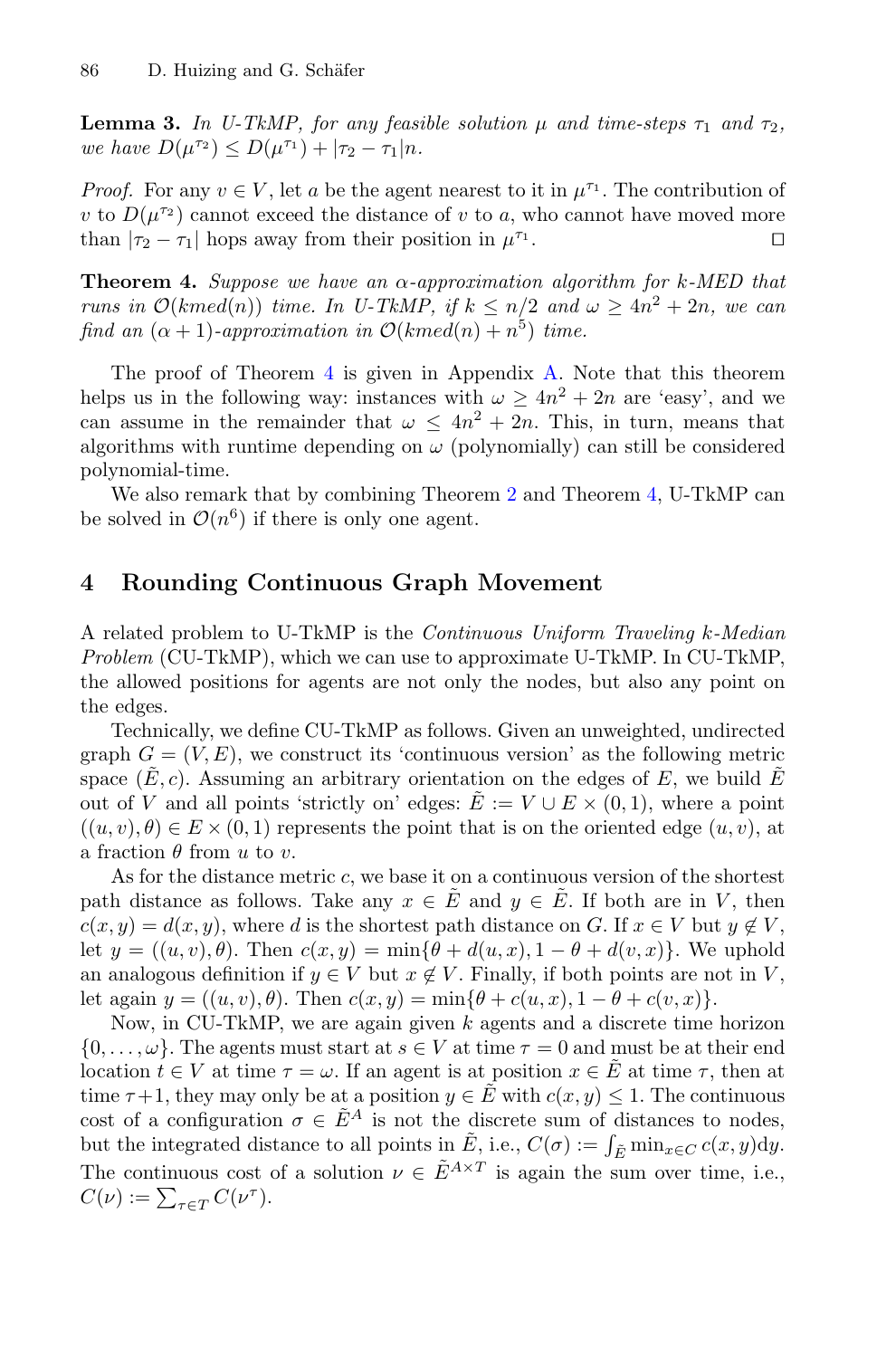Suppose G has maximum degree  $\Delta$ , and  $k \leq n/2$ . Suppose also we can find a β-approximate solution  $\nu$  to CU-TkMP. We prove that we can 'round'  $\nu$  to a  $(4\beta\Delta + 2)$ -approximate solution  $\tilde{\nu}$  for the original, 'discrete' problem.

We first show that the cost functions  $D$  and  $C$  are related. Remark that, if  $\rho$  is a continuous configuration, we mean by  $D(\rho)$  that we sum distances to V rather than integrating over  $\tilde{E}$ : we define  $D(\rho) := \sum_{v \in V} \min_{u \in \rho} c(u, v)$ . If  $\nu$  is a continuous solution, we define  $D(\nu)$  similarly.

<span id="page-7-0"></span>**Lemma 4.** *Let*  $\rho \in \tilde{E}^A$  *be a continuous configuration. Then*  $D(\rho) \leq 2C(\rho) + k$ *.* 

*Proof.* Given  $\rho$ , we split E into three classes. Denote by  $E_0 \subset E$  all edges  $\{u, v\}$  that have at least one agent 'strictly' on them, meaning we disregard agents on u and v. Note that  $|E_0| \leq k$ . Let  $E_1 \subset E \setminus E_0$  denote all unoccupied edges  $\{u, v\}$  with  $d(\rho, u) \neq d(\rho, v)$ , oriented as  $(u, v)$  if  $d(\rho, u) < d(\rho, v)$  and as  $(v, u)$  otherwise. Let  $E_2 \subset E \setminus E_0$  refer to all unoccupied edges  $\{u, v\}$  for which  $d(\rho, u) = d(\rho, v)$ . We orient  $E_0$  and  $E_2$  arbitrarily.

For any edge  $(u, v) \in E_0$ , we have  $d(\rho, u) + d(\rho, v) \leq 1$ , as any one agent on  $(u, v)$  is  $0 < \theta < 1$  away from u and  $1 - \theta$  away from v. Notice that  $\{u :$  $(u, v) \in E_0$   $\cup$   $\{v : (u, v) \in E_0\}$   $\cup$   $\{v : (u, v) \in E_1\} = V$ , as any node  $v \in V$ is either incident to  $E_0$ , or has a neighbor u on the shortest  $(v, \rho)$ -path, thus  $(u, v) \in E_1$ . Thus summing over these three node sets is sufficient, though we may be over-counting:

$$
D(\rho) \leq \sum_{(u,v)\in E_0} (d(\rho, u) + d(\rho, v)) + \sum_{(u,v)\in E_1} d(\rho, v) \leq |E_0| + \sum_{(u,v)\in E_1} (d(\rho, u) + 1)
$$

Each  $(u, v) \in E_1$  has  $\int_u^v d(\rho, w) dw = d(\rho, u) + \int_0^1 w dw = d(\rho, u) + \frac{1}{2}$ . So

$$
C(\rho) = \sum_{(u,v)\in E} \int_u^v d(\rho, w) \, \mathrm{d}w \ge \sum_{(u,v)\in E_1} (d(\rho, u) + \frac{1}{2}) \ge \frac{1}{2}|E_1|
$$

Putting this together, we find

$$
D(\rho) \leq \sum_{(u,v)\in E_1} (d(\rho, u) + \frac{1}{2}) + \frac{1}{2}|E_1| + |E_0| \leq 2C(\rho) + k.
$$

<span id="page-7-1"></span>**Lemma 5.** Let  $\sigma \in V^A$  be a discrete configuration and  $n \geq 2k$ . Then  $C(\sigma) \leq$  $2\Delta D(\sigma)$ .

*Proof.* Because  $\sigma$  is a discrete configuration,  $E_0 = \emptyset$ . Each  $(u, v) \in E_1$ has  $\int_u^v d(\sigma, w) \, \mathrm{d}w = d(\sigma, u) + \int_0^1 w \, \mathrm{d}w = d(\sigma, u) + \frac{1}{2}$ . Each  $(u, v) \in E_2$  has  $\int_u^v d(\sigma, w) \, \mathrm{d}w = d(\sigma, u) + 2 \int_0^{\frac{1}{2}} w \, \mathrm{d}w = d(\sigma, u) + \frac{1}{4}.$ 

Observe some oriented version  $\vec{E}$  of E, such that if  $(v, u) \in \vec{E}$ , then  $d(\sigma, u)$  $d(\sigma, v)$ . For any  $u \in V$ , let  $\delta^-(u)$  be the edges in E such that, in  $\vec{E}$ , they point at u. Then  $|\delta^-(u)| \leq \Delta$  for any  $u \in V$ .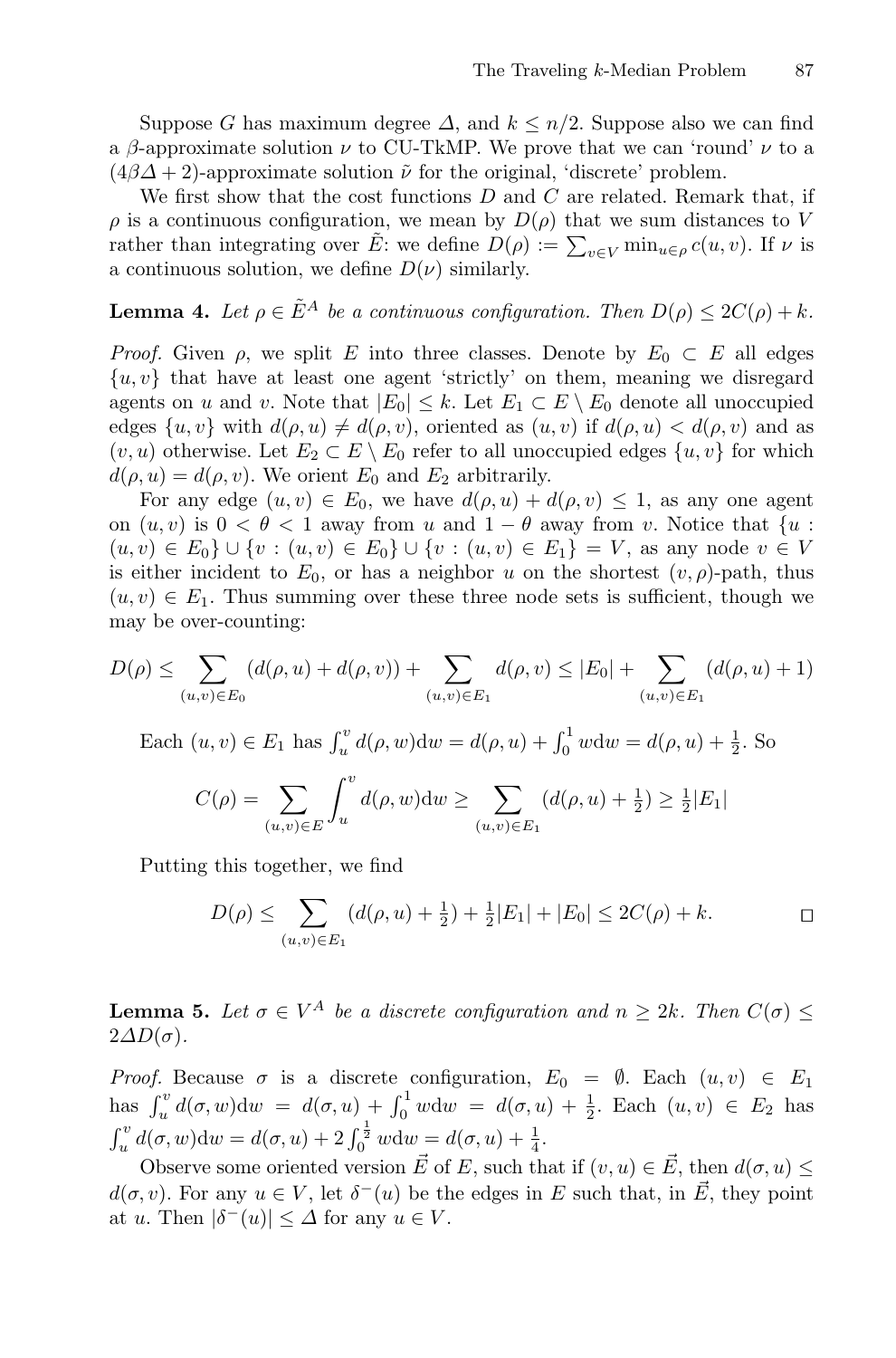$$
C(\sigma) = \sum_{(u,v)\in E_1} (d(\sigma, u) + \frac{1}{2}) + \sum_{(u,v)\in E_2} (d(\sigma, u) + \frac{1}{4}) \le \sum_{u\in V} |\delta^-(u)| (d(\sigma, u) + \frac{1}{2})
$$
  

$$
\le \Delta \sum_{u\in V} d(\sigma, u) + \frac{1}{2}\Delta n \le \Delta D(\sigma) + \Delta \cdot (n - k) \le 2\Delta D(\sigma)
$$

Suppose we have some continuous solution  $\nu = (\nu_0, \dots, \nu_\omega)$ , which has  $C(\nu) \leq \beta C^*$ , with  $C^*$  the optimal coverage solution value for CU-TkMP. We can for each agent a find a continuous movement line across  $(\nu_0)_a, \ldots, (\nu_\omega)_a$  by taking shortest walks through E from each  $(\nu_{\tau})_a$  to  $(\nu_{\tau+1})_a$ , waiting at  $(\nu_{\tau+1})_a$ until  $\tau + 1$  if necessary. We can obtain a 'rounded solution'  $\tilde{\nu}$  by setting  $(\tilde{\nu}_{\tau})_a$ equal to  $(\nu_{\tau})_a$  if that is a node. If instead it is a point on an edge  $(u, v)$ , because the agent is moving from  $u$  to  $v$  in the continuous movement line, then we set  $(\tilde{\nu}_{\tau})_a$  to the closest of these two to  $(\nu_{\tau})_a$ . If the point is exactly halfway between u and v, we set  $(\tilde{\nu}_{\tau})_a$  to the destination v. Assuming again that  $k \leq n/2$  and  $\omega \leq 4n^2$ , we can perform this rounding in  $\mathcal{O}(k\omega) = \mathcal{O}(n^3)$ .

<span id="page-8-4"></span>**Theorem 5 (Rounding Theorem).** *If*  $n \geq 2k$ *, then rounding*  $\nu$  *to the solution*  $\tilde{\nu}$  *yields* a (4 $\beta\Delta + 2$ )*-approximation with respect to*  $D(\mu^*)$ *, where*  $\mu^*$  *is an optimal solution.*

*Proof.* Take some instance of U-TkMP with  $n \geq 2k$ . Let  $\mu^*$  be an optimal solution for this instance, and  $\nu^*$  an optimal solution for its CU-TkMP-equivalent. Let  $\nu$  be a  $\beta$ -approximate solution to the CU-TkMP-instance, and let  $\tilde{\nu}$  be the result of rounding  $\nu$  in the way described above.

Solution  $\tilde{\nu}$  is feasible for the discrete problem. That is, each agent still starts at their start point and ends at their end point; we show that they also only move from nodes to neighboring nodes. Take any agent  $a$  and any time-step  $\tau < \omega$ . Define  $q := (\nu_{\tau})_a$  and  $r := (\nu_{\tau+1})_a$ . By feasibility of  $\nu$  in CU-TkMP,  $d(q, r) \leq 1$ . If q and r are on the same edge  $(u, v)$ , including the end points, then they are rounded to u and/or v, which are neighboring. If q is on  $(u, v)$ and r is not, then r is on some  $(v, w)$ . If q or r is rounded to v, then q and r are rounded to neighboring nodes. Suppose not, so  $q$  is rounded to  $u$  and  $r$  to w. Then  $d(q, v) > \frac{1}{2}$  and  $d(v, r) \ge \frac{1}{2}$ , so  $d(q, r) = d(q, v) + d(v, r) > 1$ , but this contradicts feasibility of  $\nu$  in CU-TkMP.

It remains to show the approximation factor. Using Corollary [1](#page-5-1) for OPT, we have

<span id="page-8-0"></span>
$$
OPT := D(\mu^*) \geq (\omega + 1)(n - k) \geq (\omega + 1)\frac{n}{2} \geq (\omega + 1)k
$$
  

$$
D(\tilde{\nu}) \leq D(\nu) + (\omega + 1)n \cdot \frac{1}{2} \leq D(\nu) + OPT
$$
 (1)

<span id="page-8-2"></span><span id="page-8-1"></span>
$$
D(\nu) \le \sum_{\tau=0}^{\omega} (2C(\nu_{\tau}) + k) \le 2C(\nu) + OPT \tag{2}
$$

<span id="page-8-3"></span>
$$
C(\nu) \le \beta C(\nu^*) \le \beta C(\mu^*)
$$
\n(3)

$$
C(\mu^*) \le 2\Delta D(\mu^*) = 2\Delta \cdot OPT \tag{4}
$$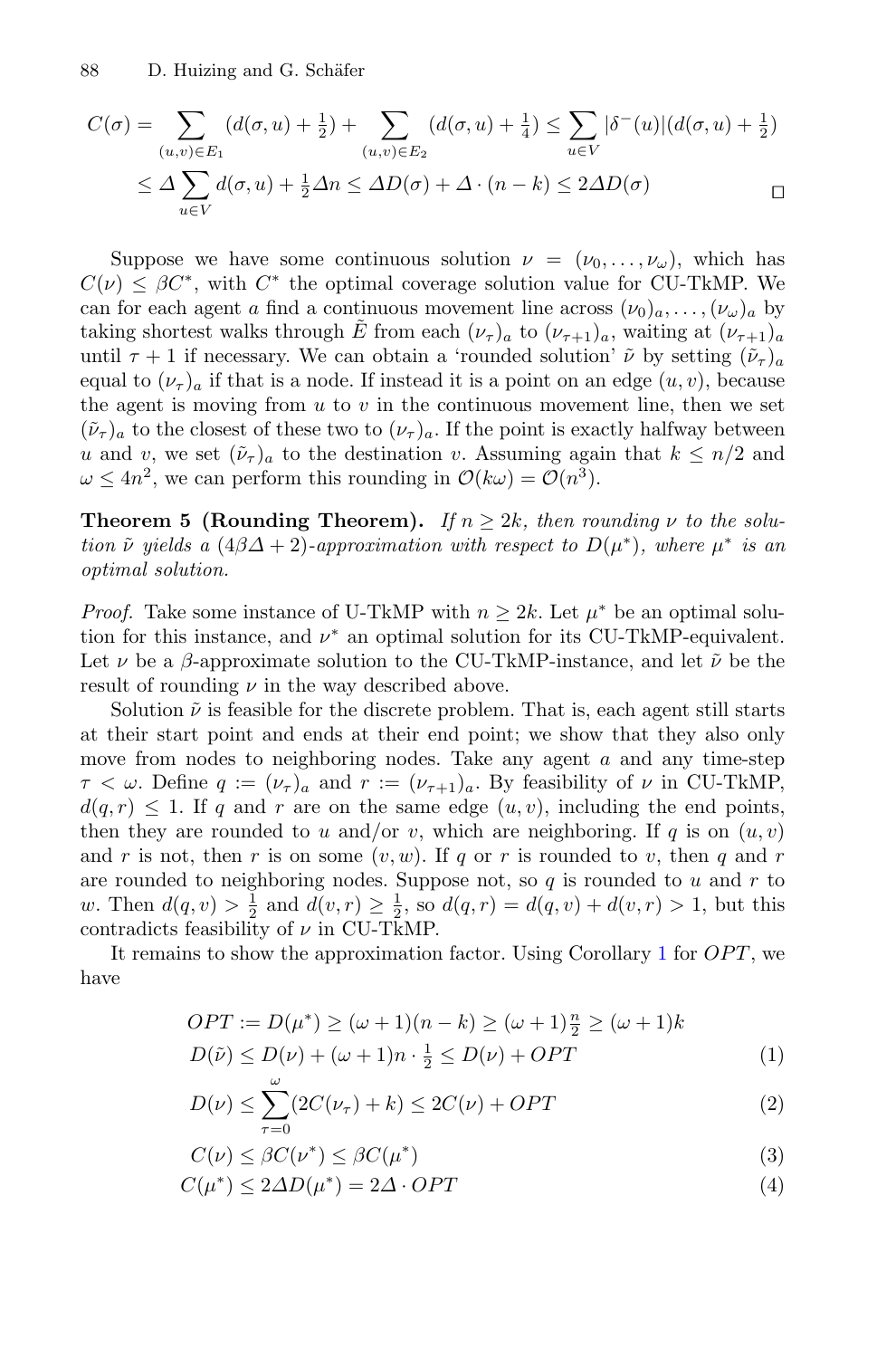[\(1\)](#page-8-0) follows from the fact that every demand point  $(v, \tau)$  has its median shifted away at most  $\frac{1}{2}$  in rounding. [\(2\)](#page-8-1) follows from Lemma [4.](#page-7-0) [\(3\)](#page-8-2) follows from the fact that  $\nu$  is  $\beta$ -approximate for CU-TkMP, while  $\mu^*$  is feasible. [\(4\)](#page-8-3) follows from Lemma [5.](#page-7-1)

### <span id="page-9-0"></span>**5 Topologies with Constant Factor Guarantees**

In this section, we show how to compute an optimal solution to the continuous problem CU-TkMP on two simple graph topologies, namely on a path and on a cycle. In both cases, we need to solve a linear program with a convex minimization objective, which can be done in polynomial time (see, e.g., [\[20\]](#page-18-14)). Throughout this section, we use  $convex(k_1, k_2)$  to refer to the time that is needed to solve such a program consisting of  $k_1$  variables and  $k_2$  constraints. Recall that in light of Theorem [4,](#page-6-1) we can assume that  $k \leq n/2$  and  $\omega \leq 4n^2 + 2n$ ; in particular, this implies that  $\mathcal{O}(k\omega) = O(n^3)$ 

#### **5.1 Path Case**

We show that one can compute an optimal solution to the continuous problem CU-TkMP if the underlying topology is a line of length L, i.e.,  $\tilde{E} = [0, L]$ . By applying our Rounding Theorem (Theorem [5\)](#page-8-4) to the optimal solution, we obtain the result stated in Theorem [6](#page-9-1) below (with  $\beta = 1$  and  $\Delta = 2$ ).

<span id="page-9-1"></span>**Theorem 6.** Let  $n \geq 2k$ . Then there is a 10-approximation algorithm for U-*TkMP* on the path graph that runs in  $\mathcal{O}(convex(k_1, k_2) + n^3)$  time, where  $k_1 =$  $k_2 = \mathcal{O}(k\omega)$ .

A key observation that we can exploit in the path case is that we can impose an order on the positions of the agents. More precisely, let  $\sigma \in \tilde{E}^A$  be a configuration. Assume that the agents in  $A = \{1, \ldots, k\}$  are indexed such that  $\sigma_1 \leq \sigma_2 \leq \cdots \leq \sigma_k$  (break ties arbitrarily). For notational convenience, we introduce two dummy agents 0 and  $k + 1$  which are fixed at  $\sigma_0 = 0$  and  $\sigma_{k+1} = L$ , respectively. Further, let  $\lambda_a$  be a scalar that is defined as  $\lambda_a = \frac{1}{4}$ for all  $a \in \{1, \ldots, k-1\}$  and  $\lambda_0 = \lambda_k = \frac{1}{2}$ .

Note that we do not have to worry about agents 'switching' their index: because everyone has the same start and end location, there obviously exists an optimal solution in which they do not switch their index. This is because for any feasible solution with a switch, there also exists a feasible solution with identical cost in which the switch is not made, namely the solution in which the agents approach each other for the switch but go back again. Therefore, we are free to enforce in our convex program that agents will always keep their index.

<span id="page-9-2"></span>The following lemma shows that the coverage cost reduces to a function that depends on the distances between consecutive agents.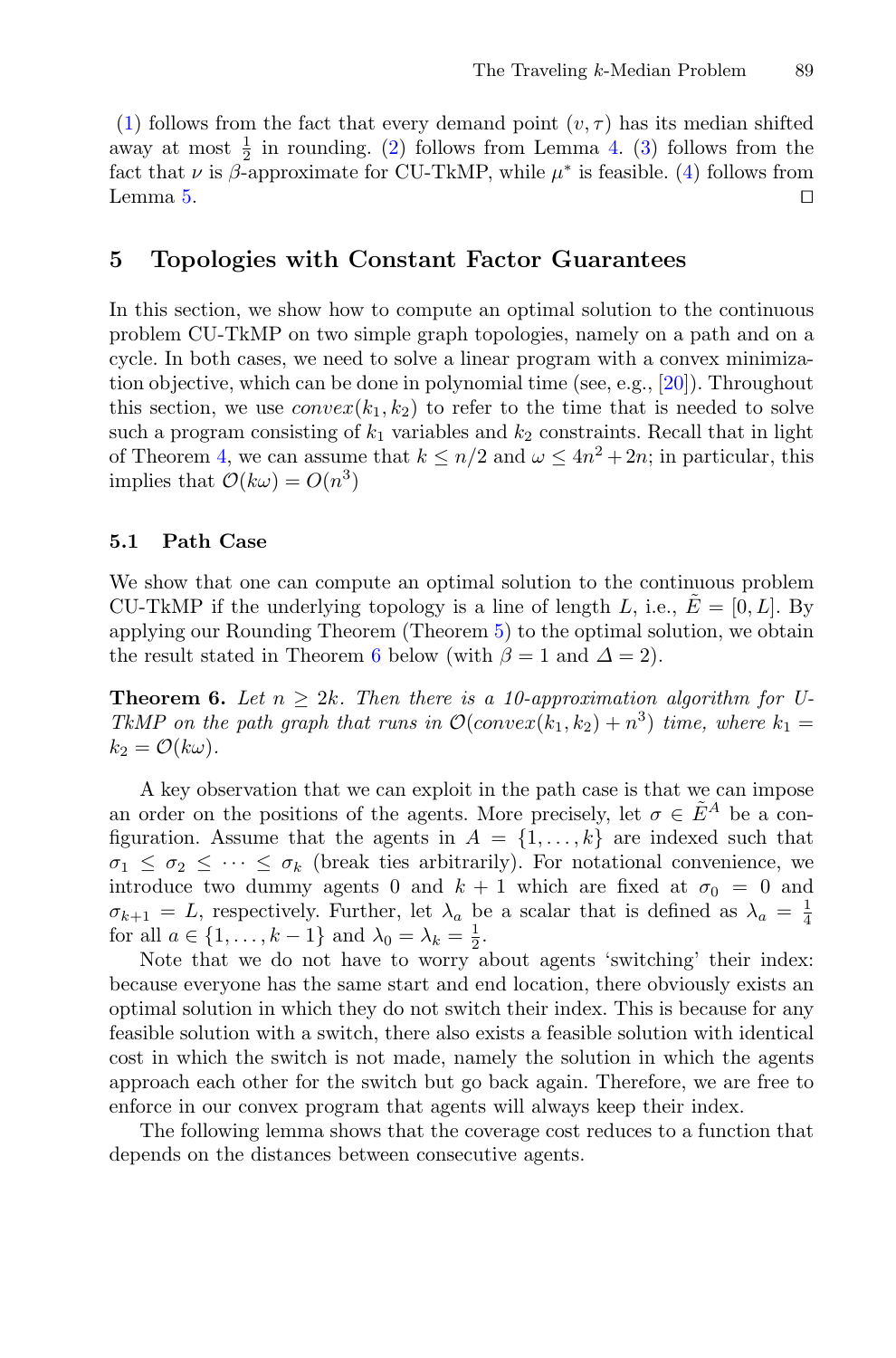**Lemma 6.** *Consider a continuous configuration*  $\sigma \in \tilde{E}^A$  *and suppose that the agents are indexed as stated above. Then the coverage cost is*

$$
C(\sigma) = \sum_{a=0}^{k} \lambda_a (\sigma_{a+1} - \sigma_a)^2.
$$

*Proof.* Consider the cost of an interior line segment  $[\sigma_a, \sigma_{a+1}]$  between two consecutive agents  $\sigma_a$  and  $\sigma_{a+1}$  with  $a \in \{1, ..., k-1\}$ . In this case, each point of the segment is covered by the closest agent among  $\sigma_a$  and  $\sigma_{a+1}$ . Thus, the coverage cost is

$$
\int_{\sigma_a}^{\sigma_{a+1}} \min_{u \in {\{\sigma_a, \sigma_{a+1}\}}} c(u, v) \mathrm{d}v = 2 \int_0^{\frac{1}{2}(\sigma_{a+1} - \sigma_a)} v \mathrm{d}v = \frac{1}{4}(\sigma_{a+1} - \sigma_a)^2.
$$

Next, consider the first line segment  $[0, \sigma_1]$ . In this case, each point of the segment is covered by  $\sigma_1$ . Thus, the coverage cost is

$$
\int_0^{\sigma_1} c(\sigma_1, v) dv = \int_{\sigma_0}^{\sigma_1} v dv = \frac{1}{2} (\sigma_1 - \sigma_0)^2.
$$

A similar argument proves that the coverage cost of the last line segment  $[\sigma_k, \sigma_{k+1}]$  is  $\frac{1}{2}(\sigma_{k+1} - \sigma_k)^2$ . Summing over all line segments proves the claim.  $\Box$ 

Exploiting the above observation, we can solve CU-TkMP for the path case simply by formulating the problem as a linear program with a convex (in fact quadratic) objective function.

We introduce a variable  $x_a^{\tau} \in [0, L]$  for each  $a \in \{0, \ldots, k+1\}$  and time step  $\tau \in T$ . Our interpretation is that  $x_a^{\tau}$  represents the position of the a-th leftmost agent (breaking ties arbitrarily). The following convex program then captures the continuous version of the problem:

min s.t.

<span id="page-10-0"></span>
$$
\sum_{\tau \in T} \sum_{a=0}^{k} \lambda_a (\sigma_{a+1} - \sigma_a)^2
$$
\n
$$
0 = x_0^{\tau} \le x_1^{\tau} \le \dots \le x_k^{\tau} \le x_{k+1}^{\tau} = L \quad \forall \tau \in T
$$
\n
$$
x_a^{\tau} - x_a^{\tau-1} \le 1 \qquad \forall a \in A \quad \forall \tau \in T
$$
\n
$$
-x_a^{\tau} + x_a^{\tau-1} \le 1 \qquad \forall a \in A \quad \forall \tau \in T
$$
\n
$$
x_a^{\tau} \in [0, L] \qquad \forall a \in A \quad \forall \tau \in T
$$
\n(QP1)

Note that the second and third set of constraints together ensure that the distance that each agent  $a \in A$  (more precisely, the a-th leftmost agent) moves in each time step  $\tau \in T$  is at most 1, i.e.,  $|x_a^{\tau} - x_a^{\tau-1}| \leq 1$ .

 $(QP1)$  is a linear program with a convex minimization objective and can thus be solved in polynomial time, e.g., by using standard interior point methods (see [\[20](#page-18-14)]). Let  $\nu \in \tilde{E}^{A \times T}$  be the continuous solution that we obtain by solving [\(QP1\)](#page-10-0). If we then round  $\nu$  according to our Rounding Theorem, we obtain a discrete solution which is a 10-approximation for the corresponding U-TkMP problem on the path graph. This completes the proof of Theorem [6.](#page-9-1)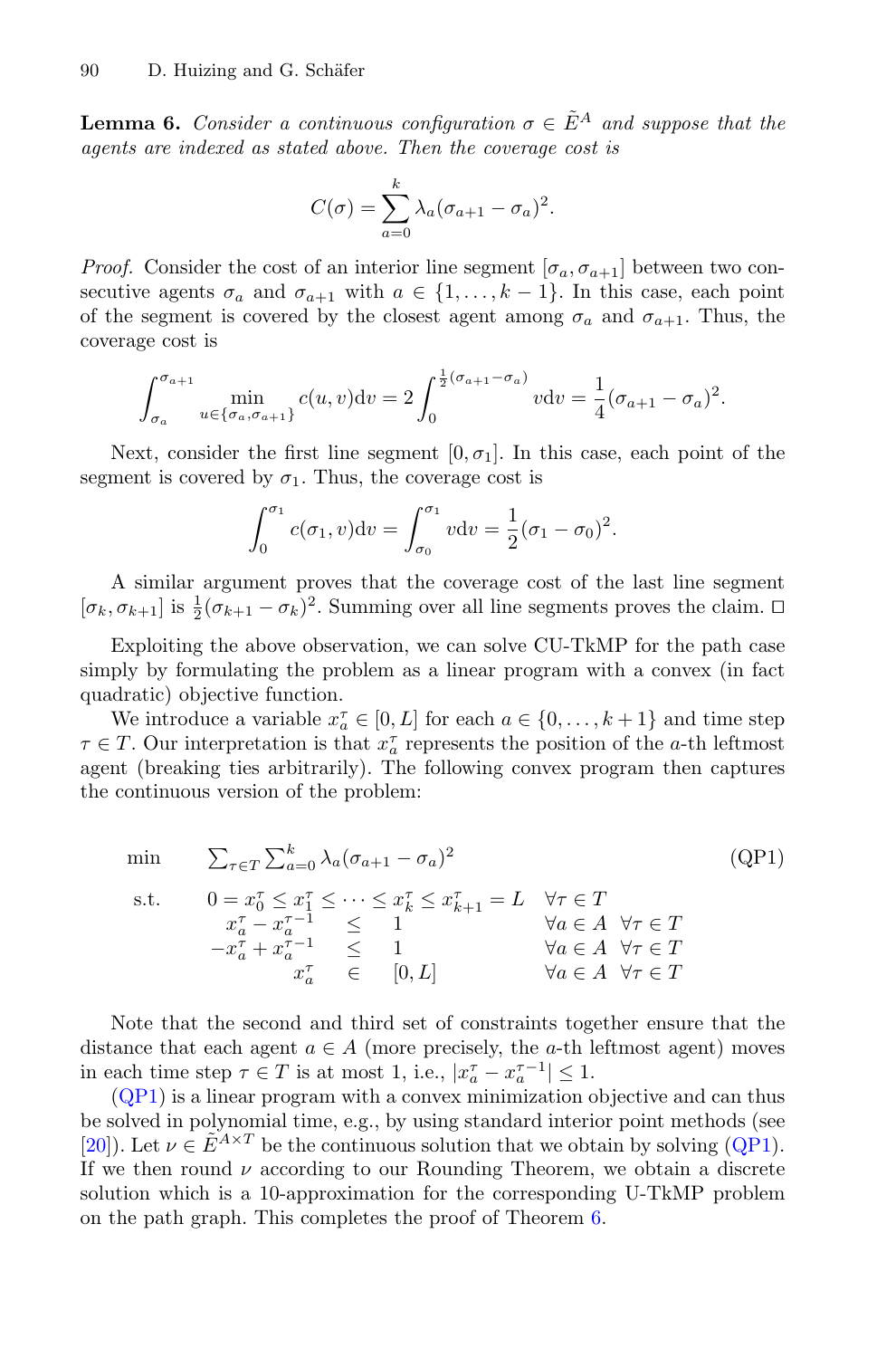### **5.2 Cycle Case**

We show that ideas similar to the ones used for the path case above, can be used to compute an optimal solution for the continuous problem CU-TkMP if the underlying topology is a cycle of length L, i.e.,  $E = ([0, L] \mod L).^2$  $E = ([0, L] \mod L).^2$ 

We obtain the following result from our Rounding Theorem (with  $\beta = 1$  and  $\Delta = 2$ :

**Theorem 7.** Let  $n \geq 2k$ . Then there is a 10-approximation algorithm for U-*TkMP on the cycle graph*  $\mathcal{O}(convex(k_1, k_2) + n^3)$  *time, where*  $k_1 = k_2 = \mathcal{O}(k\omega)$ *.* 

As before, given a configuration  $\sigma \in \tilde{E}^A$  we assume that the agents in  $A =$  $\{1,\ldots,k\}$  are indexed such that  $\sigma_1 \leq \sigma_2 \leq \cdots \leq \sigma_k$ . We introduce a single dummy agent  $k + 1$  whose position is defined as  $\sigma_{k+1} = L + \sigma_1$ . We can again assume that the agents will never want to switch index, because there exists an optimal solution in which they never switch. Note that we have  $(\sigma_{k+1} \mod L)$  =  $\sigma_1$ .

**Lemma 7.** *Consider a continuous configuration*  $\sigma \in \tilde{E}^A$  *and suppose that the agents are indexed as stated above. Then the coverage cost is*

$$
C(\sigma) = \frac{1}{4} \sum_{a=1}^{k} (\sigma_{a+1} - \sigma_a)^2.
$$

*Proof.* As in the proof of Lemma [6,](#page-9-2) we subdivide the cycle into k line segments and argue for each segment separately. Using the same arguments as in the proof of Lemma [6,](#page-9-2) the cost of each line segment  $[\sigma_a, \sigma_{a+1}]$  with  $a \in \{1, ..., k-1\}$  is  $\frac{1}{4}(\sigma_{a+1}-\sigma_a)^2.$ 

It remains to consider the (cyclic) segment  $([\sigma_k, \sigma_{k+1}] \mod L)$  covered by agents k and 1. It is not hard to see that the coverage cost of this segment is

$$
\int_{\sigma_k}^{\sigma_{k+1}} \min_{u \in {\{\sigma_k, \sigma_{k+1}\}}} |v - u| \mathrm{d}v = 2 \int_0^{\frac{1}{2}(\sigma_{k+1} - \sigma_k)} v \mathrm{d}v = \frac{1}{4}(\sigma_{k+1} - \sigma_k)^2.
$$

Summing over all line segments proves the claim.

In light of the above lemma, we can now adapt the convex program for the path case to the cycle case as follows:

$$
\min \quad \frac{1}{4} \sum_{\tau \in T} \sum_{a=1}^{k} (\sigma_{a+1} - \sigma_a)^2 \tag{QP2}
$$
\n
$$
\text{s.t.} \quad 0 \le x_1^{\tau} \le \dots \le x_k^{\tau} \le L \quad \forall \tau \in T
$$
\n
$$
x_{k+1}^{\tau} = L + x_1^{\tau} \quad \forall \tau \in T
$$
\n
$$
x_a^{\tau} - x_a^{\tau-1} \le 1 \qquad \forall a \in A \quad \forall \tau \in T
$$
\n
$$
-x_a^{\tau} + x_a^{\tau-1} \le 1 \qquad \forall a \in A \quad \forall \tau \in T
$$
\n
$$
x_a^{\tau} \in [0, L] \qquad \forall a \in A \quad \forall \tau \in T
$$

As before, we can solve this program efficiently and use our Rounding Theorem to obtain a 10-approximation for U-TkMP in the cycle case.

<span id="page-11-0"></span> $2$  Note that the modulo operator ensures that 0 and L correspond to the same point.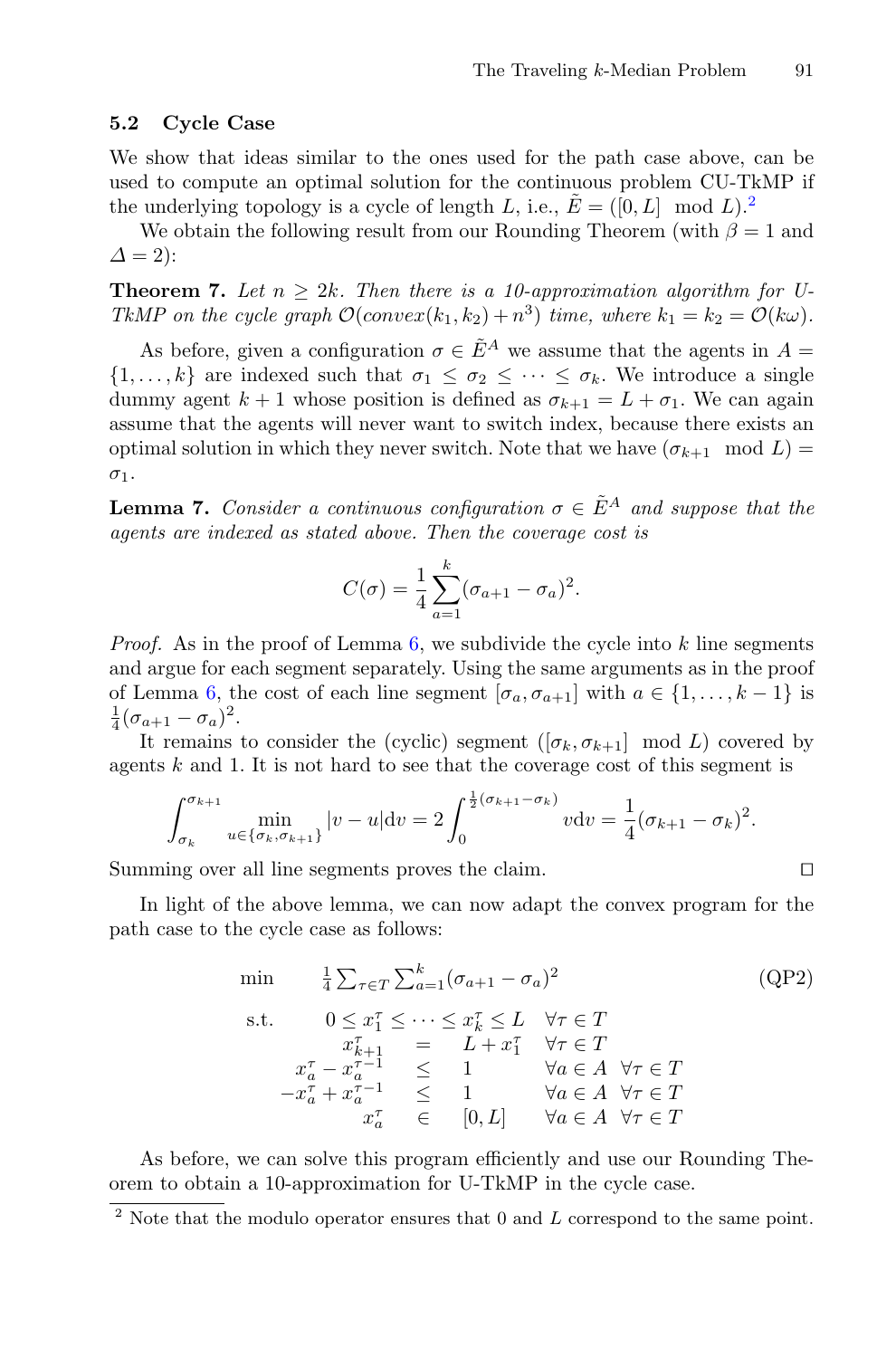**Algorithm 1:** A 'mediate at  $\sqrt{\omega}$ '-algorithm for U-TkMP if  $d(s, t) \leq 2\sqrt{\omega}$ .

**Input**: U-TkMP-instance, α-approximation algorithm for k-MED **Output**: Solution μ

- **1** Find the reachable set  $B := \{v \in V : d(s, v) \leq \theta \wedge d(v, t) \leq \theta\}$ , with  $\theta := \lfloor \sqrt{\omega} \rfloor$ .;
- **2** Find medians  $\sigma$  by approximating k-MED with facilities V and clients V.;
- **3** Take any bijection between agents and medians in  $\sigma$ , then form solution  $\mu$  by minimizing each agent's summed distance to their median, using Lemma [1.](#page-4-1);
- **4** Find medians  $\sigma^{[B]}$  by approximating k-MED with facilities B and clients B.;
- **5** Take any bijection between agents to medians in  $\sigma^{[B]}$ , then form solution  $\mu^{[B]}$ by minimizing each agent's summed distance to their median, using Lemma [1.](#page-4-1);
- <span id="page-12-1"></span>**6 return**  $\mu \leftarrow \arg \min \{ D(\mu), D(\mu^{[B]}) \};$

### <span id="page-12-0"></span>**6 Approximation Algorithms for General Graphs**

Our Rounding Theorem can be used whenever we can solve (or approximate) the corresponding continuous version CU-TkMP of the problem. In this section, we derive approximation algorithms that do not rely on this rounding scheme. We first derive an  $\mathcal{O}(\min\{\sqrt{\omega},n\})$ -approximation algorithm if the distance between s and t satisfies  $d(s,t) \leq 2\sqrt{\omega}$ . We then show that we can obtain an  $\mathcal{O}(d(s,t) +$  $\sqrt{\omega}$ )-approximation algorithm if  $d(s,t) > 2\sqrt{\omega}$ .

Our first algorithm is described in Algorithm [1.](#page-12-1) The idea of this algorithm is as follows: We first find approximate medians, and then try to stay as close as possible to these medians. We do not only try to find good medians for all of  $V$ , but also for a smaller subset  $B$  that we can cover well without moving more than  $\sqrt{\omega}$  hops from s and t. If the 'optimal medians' are indeed within  $\sqrt{\omega}$  hops from  $s$  and  $t$ , then the V-medians will give us a constant-factor approximation; otherwise, the B-medians will give us an  $\mathcal{O}(\sqrt{\omega})$ -approximation.

We assume we have access to an  $\alpha$ -approximation algorithm that runs in  $\mathcal{O}(kmed(n))$  time for k-MED for some given facility and client sets; e.g., like the 6-approximation by Jain and Vazirani [\[14](#page-18-15)].

<span id="page-12-3"></span>**Lemma 8.** *Algorithm* [1](#page-12-1) *runs in*  $\mathcal{O}(k \cdot \text{med}(n) + n^5)$  *time.* 

*Proof.* Line 1 costs  $\mathcal{O}(n)$  time. Lines 2 and 4 cost  $\mathcal{O}(kmed(n))$  time. In lines 3 and 5, we seek  $k \leq n/2$  walks, which according to Lemma [1,](#page-4-1) each cost  $\mathcal{O}(n^4)$ time to find.

<span id="page-12-2"></span>**Theorem 8.** *If there exists an optimal configuration*  $\sigma^*$  *that is within*  $\lfloor \sqrt{\omega} \rfloor$ *hops from the starting configuration and the ending configuration, then Algorithm [1](#page-12-1) is an*  $(\alpha + 2 + \sqrt{2})$ *-approximation that runs in*  $\mathcal{O}(k \cdot \text{med}(n) + n^5)$  *time.* 

*Proof.* Let OPT be the optimal solution value, and ALG the value of the solution from Algorithm [1.](#page-12-1) In  $\mu$ , the agents are at some configuration  $\sigma$  (as determined by the algorithm) throughout  $\tau = \theta, \theta + 1, \ldots, \omega + 1 - \theta$ . We assumed that there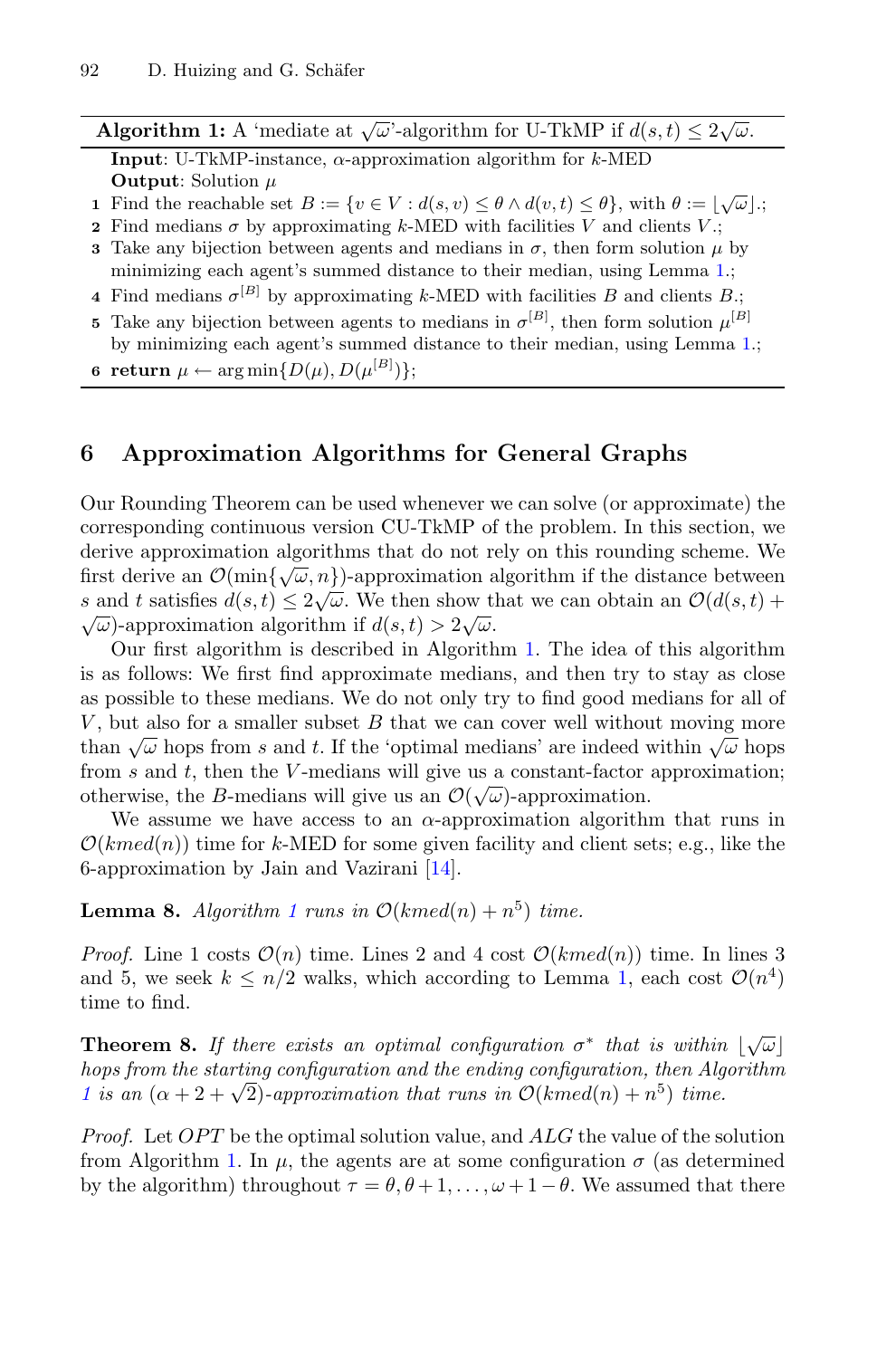is some optimal configuration  $\sigma^* \subseteq B$ , so  $D(\sigma) \leq \alpha D(\sigma^*)$ . With Lemma [3](#page-6-2) and Corollary [1,](#page-5-1) we obtain

$$
D(\mu) \leq (\omega + 1)D(\sigma) + n \cdot \sum_{\tau=1}^{\theta} \tau + n \cdot \sum_{\tau=1}^{\theta} \tau = (\omega + 1)D(\sigma) + (\theta + 1)\theta n
$$
  

$$
\leq \alpha \cdot (\omega + 1)D(\sigma^*) + \omega n + \sqrt{\omega} n \leq (\alpha + 2 + \sqrt{2})OPT
$$

where the last inequality holds because  $\frac{\sqrt{\omega}n}{\frac{1}{2}(\omega+1)n} \leq \frac{2}{\sqrt{\omega}} \leq \sqrt{2}$  for  $\omega \geq 2$  (which we can assume). We conclude that  $ALG \le D(\mu) \le (\alpha + 2 + \sqrt{2})OPT$ .

<span id="page-13-0"></span>**Theorem 9.** Assuming  $d(s,t) \leq 2\sqrt{\omega}$ , Algorithm [1](#page-12-1) is an  $\mathcal{O}(\sqrt{\omega})$ -approximation *algorithm that runs in*  $\mathcal{O}(k \cdot \text{med}(n) + n^5)$  *time.* 

*Proof.* For any configuration  $\sigma$  and  $U \subseteq V$ , define  $D(\sigma, U) := \sum_{u \in U} d(\sigma, u)$ . Let  $V' := V \setminus B$  be the nodes that are not reachable in  $2\theta$  hops, with B as defined in Algorithm [1.](#page-12-1) Also let  $\vec{D} := \sum_{v \in V'} \min_{u \in B} d(u, v)$  be the summed distance of If Algorian 1. Also for *D* := ∠ $v ∈ V$ ,  $\lim_{u \in B} u(u, v)$  be an estimated distance on  $V'$  to *B*. Let  $\sigma^*$  be an optimal configuration, and  $\sigma_B^*$  be a minimizer of  $D(σ, B)$ .

We can split the value of some optimal solution  $\mu^*$  over its contribution to B and V'. The former can be lower-bounded with a configuration  $\sigma_B^*$  that minimizes  $D(\sigma, B)$  instead of  $D(\sigma)$ . The latter can be lower-bounded by the fact that there can be no agents in  $\overline{V}'_1$  if  $\tau \leq \sqrt{\omega} - 1$  or  $\tau \geq \omega + 1 - (\sqrt{\omega} - 1)$ , so in those time-steps, at least a cost  $\vec{D}$  is incurred. If  $\vec{D} = 0$  or  $\theta = 0$ , then Theorem [8](#page-12-2) gives us a constant-factor approximation, so assume  $\vec{D} > 0$ . Then

$$
OPT \geq (\omega + 1)D(\sigma^*, B) + D(\mu^*, V') \geq (\omega + 1)D(\sigma_B^*, B) + (\sqrt{\omega} + \sqrt{\omega})\vec{D}.
$$

In  $D(\mu^{[B]})$ , the agents will be at  $\sigma^{[B]}$  throughout  $\tau = \theta, \theta + 1, \ldots, \omega + 1 - \theta$ . By Lemma [3,](#page-6-2) we again know that the total cost cannot exceed  $(\omega + 1)D(\sigma^{[B]}) +$  $(\theta+1)\theta n$ . While we know that  $\sigma^{[B]}$  is favorable for serving B, we need to upperbound the cost of V' as well. For any  $v \in V'$ , if u is the nearest node in B to v, then we know that there is a median m at most  $2\theta$  hops away, because  $d(u, m) \leq d(u, s) + d(s, m) \leq 2\theta$ . So  $D(\sigma^{[B]}) \leq D(\sigma^{[B]}, B) + \overline{D} + |V'| \cdot 2\theta$ . We have

$$
ALG \le D(\mu^{[B]}) \le (\omega + 1)D(\sigma^{[B]}) + (\theta + 1)\theta n \le (\omega + 1)D(\sigma^{[B]}) + \omega n + \sqrt{\omega} n
$$
  
\n
$$
\le (\omega + 1)\left(D(\sigma^{[B]}, B) + \vec{D} + |V'| \cdot 2\sqrt{\omega}\right) + \omega n + \sqrt{\omega} n
$$
  
\n
$$
\frac{ALG}{OPT} \le \frac{(\omega + 1)D(\sigma^{[B]}, B)}{(\omega + 1)D(\sigma_B^*, B)} + \frac{(\omega + 1)\vec{D}}{(2\sqrt{\omega})\vec{D}} + \frac{(\omega + 1)|V'| \cdot 2\theta}{|V'| \cdot \frac{1}{2}(\theta + 1)\theta} + \frac{\omega n + \sqrt{\omega} n}{\frac{1}{2}(\omega + 1)n}
$$
  
\n
$$
\le \alpha + \frac{\omega + 1}{2\sqrt{\omega}} + \frac{4(\omega + 1)}{\sqrt{\omega} + 1} + 2 + \sqrt{2} = \mathcal{O}(\sqrt{\omega})
$$

Though it is true that  $\sqrt{\omega}$  can become arbitrarily large, we can always apply Theorem [8](#page-12-2) when  $\sqrt{\omega}$  exceeds n. Therefore, these results together make Algorithm [1](#page-12-1) an  $\mathcal{O}(\min\{\sqrt{\omega},n\})$ -approximation algorithm.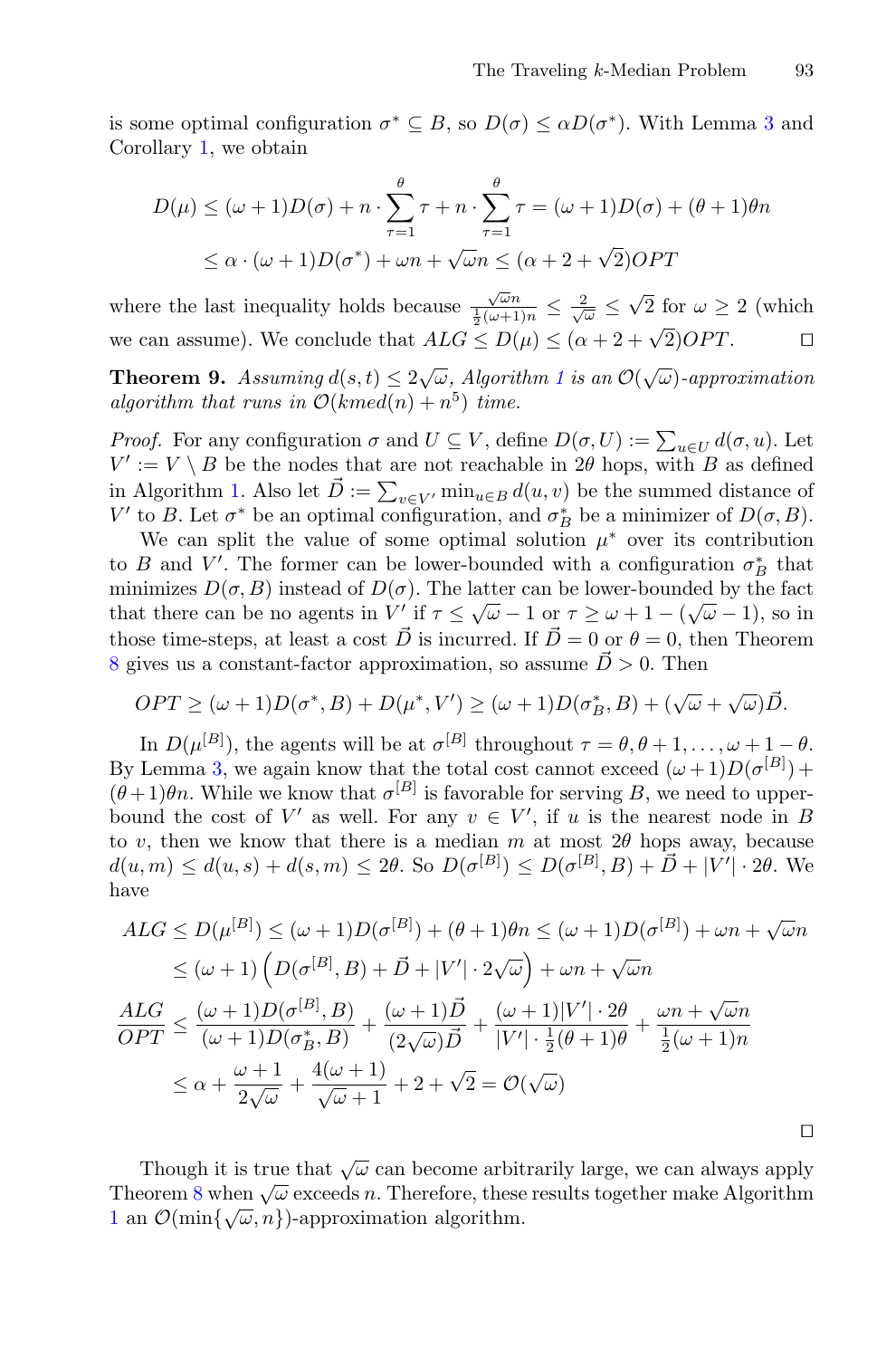## **Algorithm 2:** A 'mediate at  $\sqrt{\omega}$ '-algorithm for U-TkMP if  $d(s,t) > 2\sqrt{\omega}$ .

**Input:** U-TkMP-instance,  $\alpha$ -approximation algorithm for  $k$ -MED **Output**: Solution μ

- **1** Find the reachable set  $H := \{v \in V : d(s, v) + d(v, t) \leq d(s, t) + \theta\}$ , with  $\theta := \lfloor \sqrt{\omega} \rfloor$ .;
- **2** Find medians  $\sigma$  by approximating k-MED with facilities V and clients V.;
- **3** form solution  $\mu$  by minimizing each agent's summed distance to their median, using Lemma [1.](#page-4-1);
- **4** Find medians  $\sigma^{[H]}$  by approximating k-MED with facilities H and clients H.;
- **5** Take any bijection between agents to medians in  $\sigma^{[H]}$ , then form solution  $\mu^{[H]}$ by minimizing each agent's summed distance to their median, using Lemma [1.](#page-4-1);

<span id="page-14-0"></span>**6 return**  $\mu \leftarrow \arg \min \{ D(\mu), D(\mu^{[H]}) \};$ 

Next, we consider the case  $d(s,t) > 2\sqrt{\omega}$ . Then it may occur that B is empty. In that case, we resort to Algorithm [2,](#page-14-0) the performance of which is  $\mathcal{O}(d(s,t) + \sqrt{\omega})$ . Analogous statements of Lemma [8](#page-12-2) and Theorem 8 clearly hold for Algorithm [2,](#page-14-0) but we explain the weaker performance bound in Theorem [10.](#page-14-1)

<span id="page-14-1"></span>**Theorem [1](#page-12-1)0.** Assuming  $d(s,t) > 2\sqrt{\omega}$ , Algorithm 1 is an  $\mathcal{O}(d(s,t) + \sqrt{\omega})$ *approximation algorithm that runs in*  $\mathcal{O}(k \cdot \text{med}(n) + n^5)$  *time.* 

*Proof.* We follow a similar argument as in Theorem [9.](#page-13-0) That is, we separately bound the cost that H incurs in  $\mu^{[H]}$  and that  $\tilde{V}' := V \backslash H$  incurs. Denote  $\vec{H} := \sum_{v \in \tilde{V}'} \min_{u \in H} d(u, v)$  the summed distance of  $\tilde{V}'$  to  $H$ . Note first that any  $u \in H$  and  $v \in H$  can have distance at most  $d(u, v) \leq d(s, t) + \sqrt{\omega}$ .

$$
2d(u, v) \le d(u, s) + d(s, v) + d(u, t) + d(t, v) \le 2(d(s, t) + \sqrt{\omega})
$$

Let  $\mu^*$  be an optimal solution, let  $\sigma^{*[H]}$  be an optimal k-MED-configuration if the client set and facility set are both H, and let  $\mu^{*[H]}$  be an optimal U-TkMPsolution for the induced subgraph  $G[H]$ . Note also that  $OPT := D(\mu^*) > \sqrt{\omega} \vec{H}$ , because for at least  $\sqrt{\omega}$  time-steps, no agent can be in  $\tilde{V}'$ . Therefore:

<span id="page-14-2"></span>
$$
ALG \le D(\mu^{[H]}) = D(\mu^{[H]}, H) + D(\mu^{[H]}, \tilde{V}')
$$
\n(5)

$$
D(\mu^{[H]}, H) \leq (\omega + 1)D(\sigma^{[H]}, H) + \frac{1}{2}(d(s, t) + \sqrt{\omega})(d(s, t) + \sqrt{\omega} + 1)n
$$
(6)

$$
(\omega+1)D(\sigma^{[H]},H) \leq (\omega+1)\alpha D(\sigma^{*[H]},H) \leq \alpha D(\mu^*)
$$
\n<sup>(7)</sup>

$$
\frac{D(\mu^{[H]}, H)}{OPT} \le \frac{\alpha D(\mu^*)}{D(\mu^*)} + \frac{\frac{1}{2}n(d(s, t) + \sqrt{\omega})(d(s, t) + \sqrt{\omega} + 1)}{\frac{1}{2}n(\omega + 1)}
$$
(8)

$$
\leq \alpha + \frac{d(s,t)^2 + 2d(s,t)\sqrt{\omega} + \omega + d(s,t) + \sqrt{\omega}}{\omega} \tag{9}
$$

$$
D(\mu^{[H]}, \tilde{V}') \leq (\omega + 1)(\vec{H} + (d(s, t) + \sqrt{\omega})n)
$$
\n
$$
(10)
$$

$$
\frac{D(\mu^{[H]}, \tilde{V}')}{OPT} \le \frac{(\omega + 1)\vec{H}}{\sqrt{\omega}\vec{H}} + \frac{(\omega + 1)n(d(s, t) + \sqrt{\omega})}{\frac{1}{2}(\omega + 1)n}
$$
(11)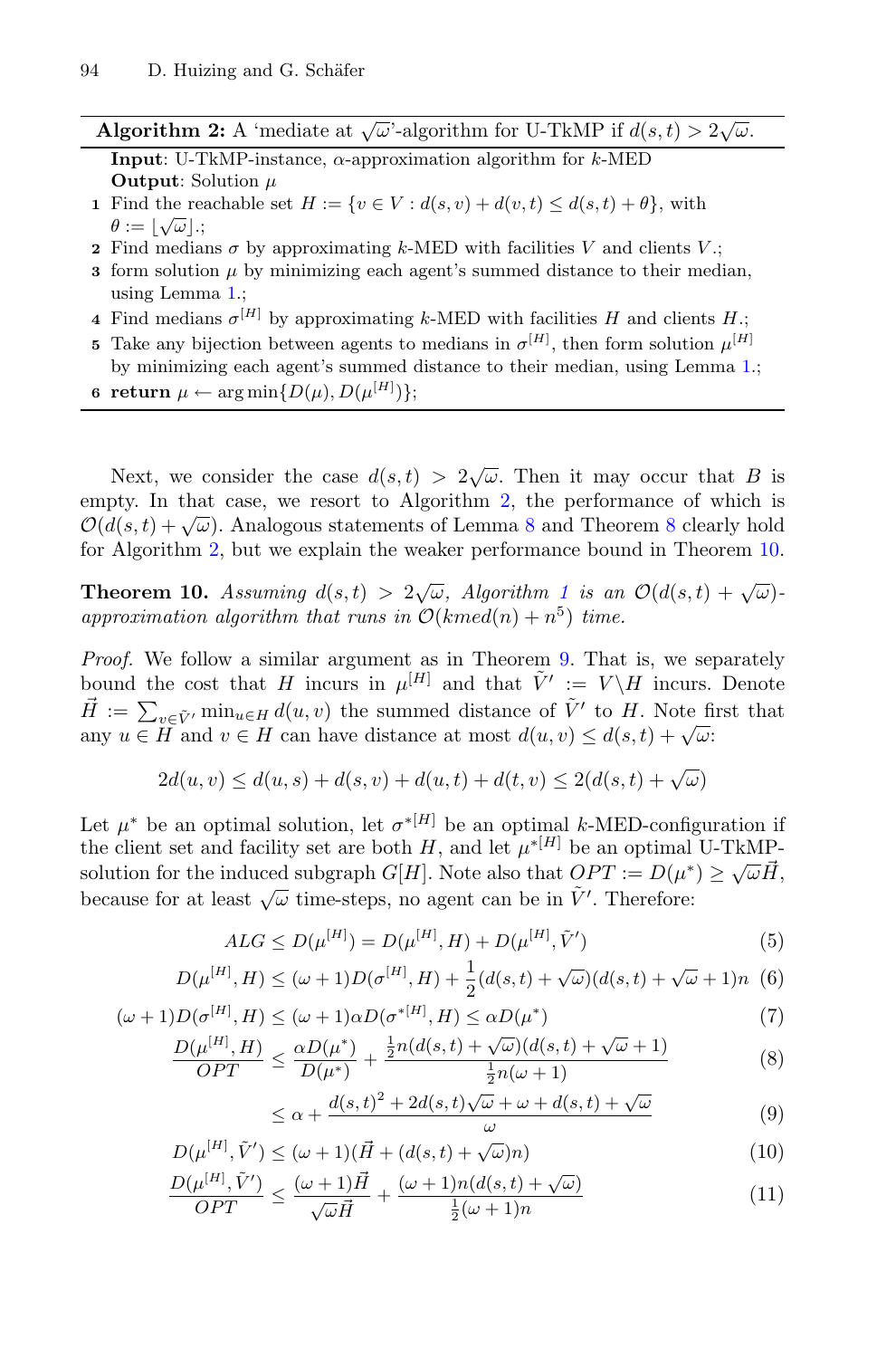In [\(6\)](#page-14-2), we use Lemma [3](#page-6-2) repeatedly, knowing that movement occurs in at most  $(d(s,t) + \sqrt{\omega})$  hops. In [\(10\)](#page-14-2), we use the fact that the diameter of H does not exceed  $d(s,t) + \sqrt{\omega}$ . So if  $v \in \tilde{V}'$  and  $u = \min_{u \in H} d(u,v)$ , then the cost contribution of v cannot exceed  $d(u, v) + d(s, t) + \sqrt{\omega}$ . So in every time-step, the nodes of  $\tilde{V}'$  together cannot contribute more than  $\tilde{H} + n(d(s,t) + \sqrt{\omega})$  to the cost. Put together, this means that  $\frac{ALG}{OPT} \leq \frac{D(\mu^{[H]},H)}{OPT} + \frac{D(\mu^{[H]},\tilde{V}')}{OPT}$  is an  $\mathcal{O}(\sqrt{\omega}+d(s,t))$ -approximation factor.

Studying the approximation factor in the proof of Theorem [10,](#page-14-1) it would seem that Algorithm [2](#page-14-0) performs poorly for high  $d(s, t)$  and low  $\omega$ . However, we remark that the most extreme version of this is observed only in the path graph, which is again 'easy'. It could be interesting to see if this 'gradual transition to path graphs' can help strengthen the performance bound.

### **7 Conclusions**

We introduced TkMP and its uniform variant, U-TkMP. We provided several approximation algorithms for U-TkMP, including a novel method in which we round back an optimal or β-approximate solution to a 'continuous graph movement relaxation'.

As venues for future research, we suggest the following. There are likely more topologies than just path graphs and cycle graphs for which we can solve or approximate CU-TkMP. Extending the results of this paper to heterogeneous start and end locations seems imaginable, once an equivalent to Lemma [3](#page-4-2) can be found that allows us to again lower-bound  $D(\sigma)$  by some function of only n. (It seems more difficult to let go of the edge lengths being uniform, because this makes rounding back non-trivial, and we can no longer bound distances to unoccupied nodes to be between 1 and  $n$ .)

**Acknowledgements.** We thank the three anonymous reviewers for their valuable suggestions.

# <span id="page-15-0"></span>**A Omitted proofs**

### **A.1 Theorem [1](#page-4-5)**

*Proof.* U-TkMP is obviously in NP. We will prove that U-TkMP is at least as hard as the Set Cover Problem, which is NP-hard. Let  $I_1$  be the following instance of the decision version of the Set Cover Problem: given universe U and a collection S of subsets of U, can we find  $k$  (or less) members of S which have union  $U$ ? Let  $I_2$  be an instance of the decision version of U-TkMP that we construct as follows. Let the node set be  $V := V_U \cup V_S \cup \{s\}$ , where each element in U is represented by its own node in  $V_U$ , and each member in S is represented by its own node in  $V_S$ , and s is some additional node. In the graph  $G = (V, E)$ , we have  $(u, v) \in E$  for nodes  $u, v \in V$  exactly when either of these two conditions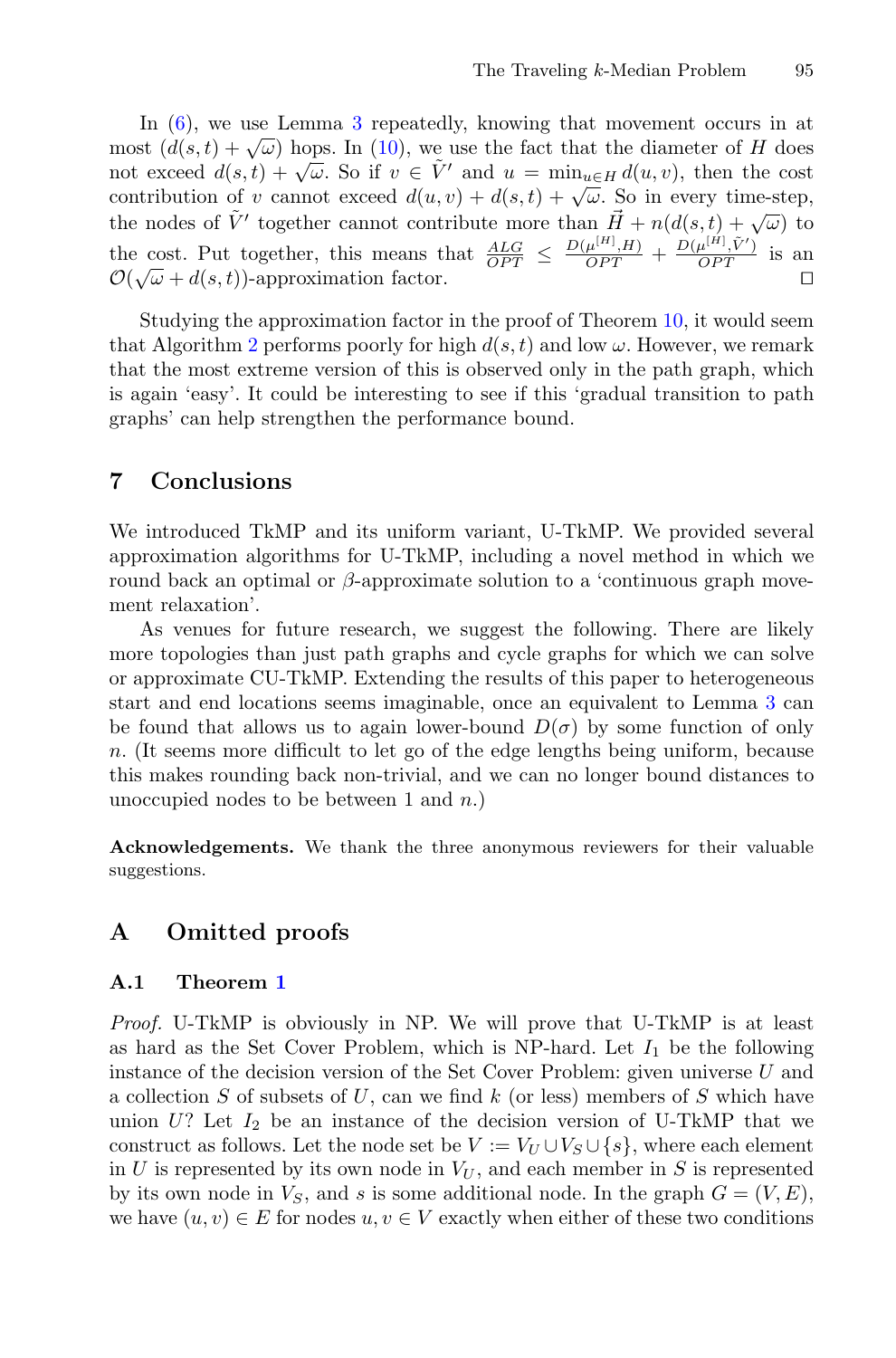hold:  $u, v \in V_S \cup \{s\}$ , or  $u \in V_U$  and  $v \in V_S$  and the element that corresponds to u is contained in the subset that corresponds to v. In  $I_2$ , we set  $\omega = 2$ , and let all  $k$  agents start and end at  $s$ , and we ask: can we find a feasible solution with cost at most  $2|S| + 4|U| + (n - k)$ ?  $I_2$  can be constructed in polynomial time and space with respect to the input of  $I_1$ . In any feasible solution, all agents are at s at times  $\tau = 0$  and  $\tau = 2$ , so we incur a cost of  $|S| + 2|U|$ . So the answer to  $I_2$  is 'yes' if and only if we can find a configuration at  $\tau = 1$  with cost  $(n - k)$ , meaning every node is adjacent to at least one agent position. The agents can only be in  $V_S \cup \{s\}$ , which is a clique. Adjacency to all nodes in  $V_U$ is achieved if and only if the chosen positions in  $V_S$  correspond to members of  $S$ which have union U. (If agents stay at s, this corresponds to choosing less than  $k$ subsets in  $I_1$ .) So any 'yes'-answer to  $I_1$  supplies positions that will give a 'yes'answer to  $I_2$ , and any 'yes'-answer to  $I_2$  gives a 'yes'-answer to  $I_1$  by reading out the positions at  $\tau = 1$ . So  $I_1$  and  $I_2$  are equivalent, implying U-TkMP is NP-hard.  $\square$ 

#### **A.2 Theorem [2](#page-4-4)**

*Proof.* Let  $G = (V, E)$  be the original graph of our TkMP-instance. We construct a weighted, expanded graph  $G^+ = (V^+, E^+)$  as follows. First, make a 'directed looping version' of G: take V, and for every  $u, v \in V$ , include arc  $(u, v)$  if edge  ${u, v} \in E$  or  $u = v$ . Let this digraph be denoted by G'. Next, let  $\overrightarrow{T}$  be the digraph with node set T, and arc set  $\bigcup_{\tau \in T\setminus \{\omega\}} \{(\tau,\tau+1)\}\)$ , so  $\vec{T}$  is a path digraph representing the time horizon.

Then, let  $G^+$  be the tensor product  $(G')^k \times \vec{T}$ . So every node  $(u_1, u_2, \ldots, u_k, \tau_1)$  in  $G^+$  represents a position for each agent, and a time-step. There is an arc in  $G^+$  from node  $(u_1, u_2, \ldots, u_k, \tau_1)$  to node  $(v_1, v_2, \ldots, v_k, \tau_2)$  if and only if the arc  $(u_a, v_a)$  is in G' for each agent a, and  $\tau_2 = \tau_1 + 1$ .

Finally, let each such arc in  $G^+$  have weight  $D(\sigma_2)$ , where  $\sigma_2$  is the visited configuration  $(v_1, v_2, \ldots, v_k)$ . This means that, walking through  $G^+$ , we incur at each time-step  $\tau = 1, \ldots, \omega$  the cost of the configuration currently visited. The cost made at  $\tau = 0$  is a constant that is the same for each feasible solution. Therefore, finding an optimal TkMP-solution is equivalent to finding a cheapest  $(s_1, s_2, \ldots, s_k, 0) - (t_1, t_2, \ldots, t_k, \omega)$ -path. Because  $G^+$  has  $\mathcal{O}(\omega n^k)$  nodes, finding this path with Diikstra's algorithm has time complexity  $\mathcal{O}(\omega^2 n^{2k})$ this path with Dijkstra's algorithm has time complexity  $\mathcal{O}(\omega^2 n^{2k})$ .

#### **A.3 Lemma [1](#page-4-1)**

*Proof.* Suppose first that  $\omega \geq 2n$ . Then, certainly, a walk exists from s to v and then t. We take a shortest  $(s, v)$ -walk and a shortest  $(v, t)$ -walk, and spend all remaining time 'looping' at v. This is obviously a walk  $\pi$  that minimizes  $\sum_{\alpha}^{\omega} d(\pi^{\tau}, y)$  because at every time step, the execution as near to y as the start  $\sum_{\tau=0}^{\omega} d(\pi^{\tau}, v)$ , because at every time-step, the agent is as near to v as the start and end conditions allow.

Suppose now that  $\omega < 2n$ . In this case, we construct  $G^+$  exactly as in the proof of Theorem [2,](#page-4-4) setting  $k = 1$ . Each arc  $((u, \tau), (u', \tau + 1))$  in  $G^+$  now has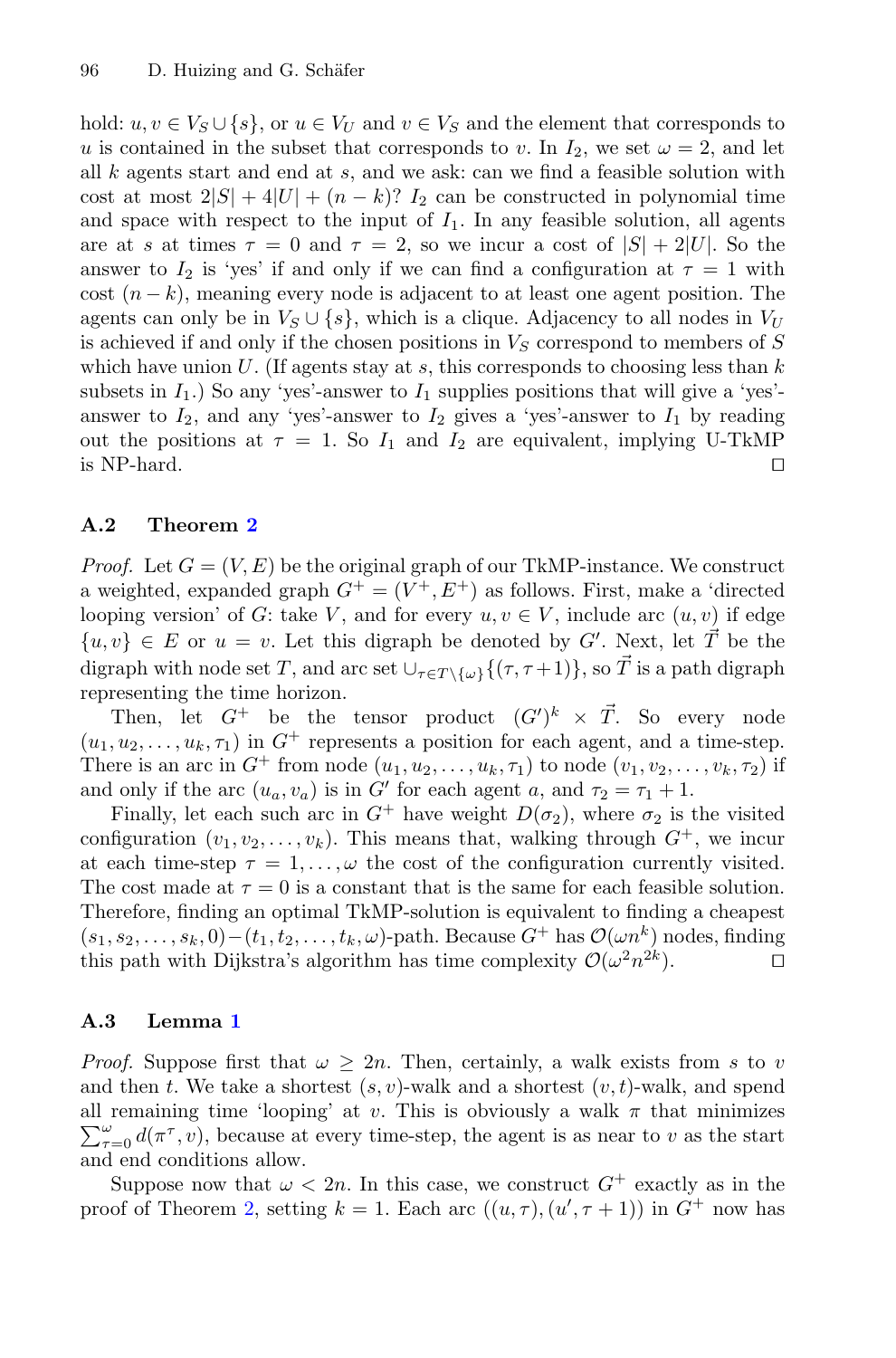weight  $d(u', v)$ . Because  $\omega < 2n$ , we find our walk in  $\mathcal{O}(n^4)$  by applying Dijkstra's algorithm on  $G^+$  from  $(s, 0)$  to  $(t, \omega)$ .

#### **A.4 Theorem [4](#page-6-1)**

*Proof.* We construct our solution as follows. First, if  $\sigma^*$  is an optimal k-MEDconfiguration, we use the  $\alpha$ -approximation algorithm to find a good configuration  $\sigma$  with  $D(\sigma) \le \alpha D(\sigma^*)$ , requiring a running time of  $\mathcal{O}(kmed(n))$ . Next, we assign these medians to agents arbitrarily. Finally, for each of the  $k \leq n/2$  agents, we find in  $\mathcal{O}(n^4)$  time the (s, t)-walk that minimizes the total distance to that agent's median, using Lemma [1.](#page-4-1) This adds a running time of  $\mathcal{O}(n/2 \cdot n^4)$ , for a total of  $\mathcal{O}(k \cdot n^2) + n^5$ .

We now prove that this yields an  $(\alpha + 1)$ -approximation. Let  $\mu$  be the found solution, and  $\mu^*$  an optimal solution. Obviously,  $\mu$  consists of shortest paths from s to points in  $\sigma$ , a lot of waiting in  $\sigma$ , then shortest paths to t.

Observe any time-step  $\tau$ . If  $n - 1 \leq \tau \leq (\omega + 1) - (n - 1)$ , then clearly all agents have reached their position in  $\sigma$  and have not departed them yet. In each of those time-steps, we have  $D(\mu^{\tau}) \leq \alpha D(\sigma^*)$ . In the other time-steps  $\tau$ , we at least know that  $D(\mu^{\tau}) \leq n^2$ , because each of the *n* nodes has an agent at most n hops away.

So, recalling Corollary [1,](#page-5-1) we find

$$
\frac{D(\mu)}{D(\mu^*)} \le \frac{2n \cdot n^2}{\frac{1}{2}\omega n} + \frac{(\omega + 1 - 2n) \cdot \alpha D(\sigma)}{(\omega + 1)D(\sigma^*)} \le \frac{2n \cdot n^2}{\frac{1}{2} \cdot 4n^2 \cdot n} + \alpha = \alpha + 1
$$

meaning  $\mu$  is an  $(\alpha + 1)$ -approximation.

### **References**

- <span id="page-17-0"></span>1. Arora, S., Raghavan, P., Rao, S.: Approximation schemes for Euclidean k-medians and related problems. In: Proceedings of the Thirtieth Annual ACM Symposium on Theory of Computing, pp. 106–113. Association for Computing Machinery (1998)
- <span id="page-17-6"></span>2. Bertsimas, D.J., Van Ryzin, G.: Stochastic and dynamic vehicle routing in the Euclidean plane with multiple capacitated vehicles. Oper. Res. **41**(1), 60–76 (1993)
- <span id="page-17-2"></span>3. Borodin, A., Linial, N., Saks, M.E.: An optimal on-line algorithm for metrical task system. J. ACM **39**(4), 745–763 (1992)
- <span id="page-17-1"></span>4. Byrka, J., Pensyl, T., Rybicki, B., Srinivasan, A., Trinh, K.: An improved approximation for k-median and positive correlation in budgeted optimization. ACM Trans. Algorithms **13**(2) (2017)
- <span id="page-17-3"></span>5. Farahani, R.Z., Abedian, M., Sharahi, S.: Dynamic facility location problem. In: Zanjirani Farahani, R., Hekmatfar, M. (eds.) Facility Location. CMS, pp. 347–372. Physica-Verlag HD, Heidelberg (2009). [https://doi.org/10.1007/978-3-7908-2151-](https://doi.org/10.1007/978-3-7908-2151-2_15) 2 [15](https://doi.org/10.1007/978-3-7908-2151-2_15)
- <span id="page-17-5"></span>6. Galvão, R.D., Santibanez-Gonzalez, E.D.R.: A Lagrangean heuristic for the pkmedian dynamic location problem. Eur. J. Oper. Res. **58**(2), 250–262 (1992)
- <span id="page-17-4"></span>7. Gendreau, M., Laporte, G., Semet, F.: A dynamic model and parallel tabu search heuristic for real-time ambulance relocation. Parallel computing **27**(12), 1641–1653 (2001)